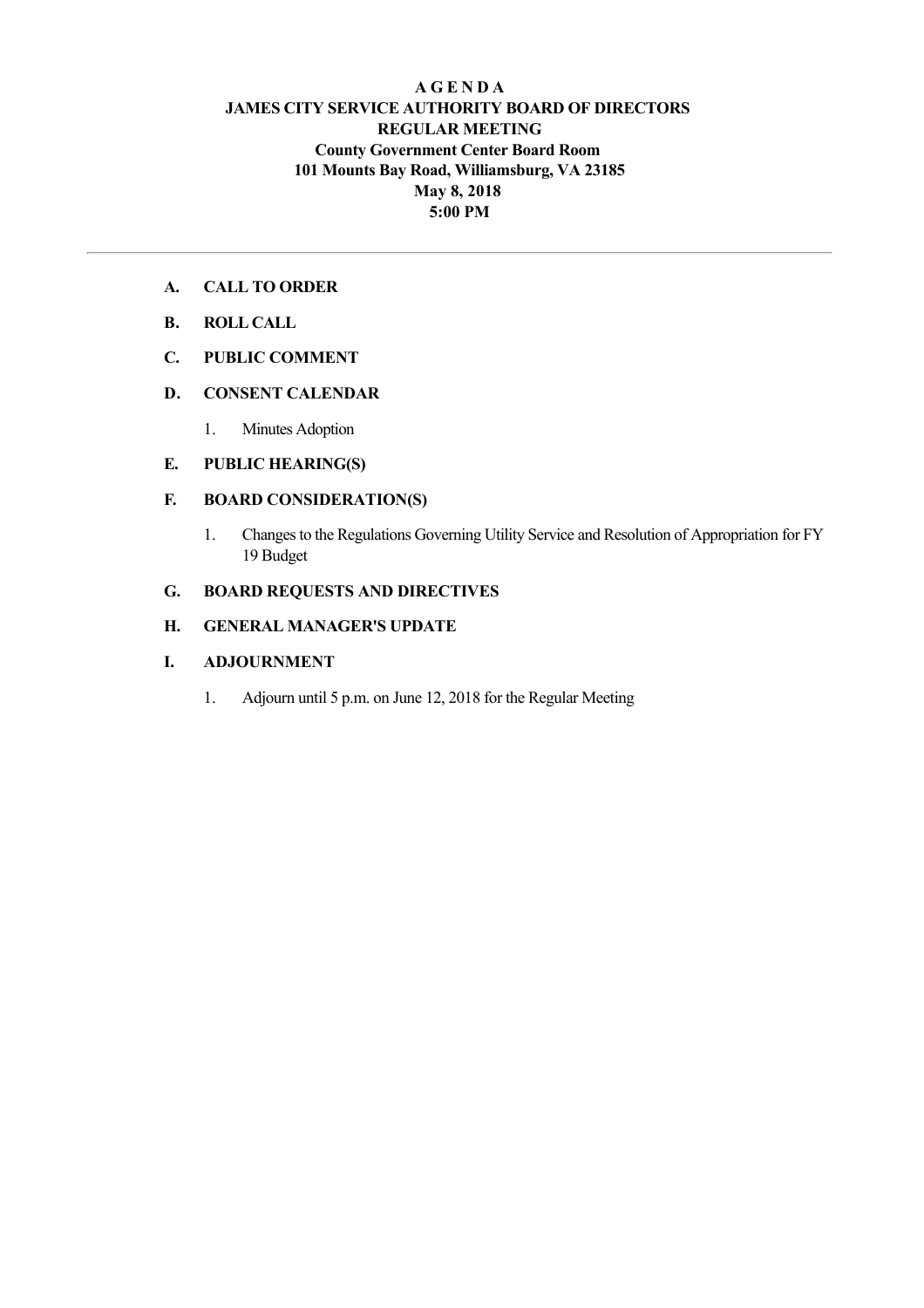### **ITEM SUMMARY**

| DATE:    | 5/8/2018                            |
|----------|-------------------------------------|
| TO:      | The Board of Directors              |
| FROM:    | Teresa J. Fellows, Deputy Secretary |
| SUBJECT: | Minutes Adoption                    |
|          |                                     |

## **ATTACHMENTS:**

|   | Description                                                                     | Type           |
|---|---------------------------------------------------------------------------------|----------------|
| D | April 10, 2018 Regular Meeting + Continuation of<br>Meeting on April $12, 2018$ | <b>Minutes</b> |
| D | April 16, 2018 Community Budget Meeting                                         | <b>Minutes</b> |
| D | April 17, 2018 Budget Work Session                                              | <b>Minutes</b> |
|   | April 24, 2017 Budget Work Session                                              | <b>Minutes</b> |

# **REVIEWERS:**

| Department             | Reviewer        | Action   | Date               |
|------------------------|-----------------|----------|--------------------|
| <b>Board Secretary</b> | Fellows, Teresa | Approved | 5/1/2018 - 1:56 PM |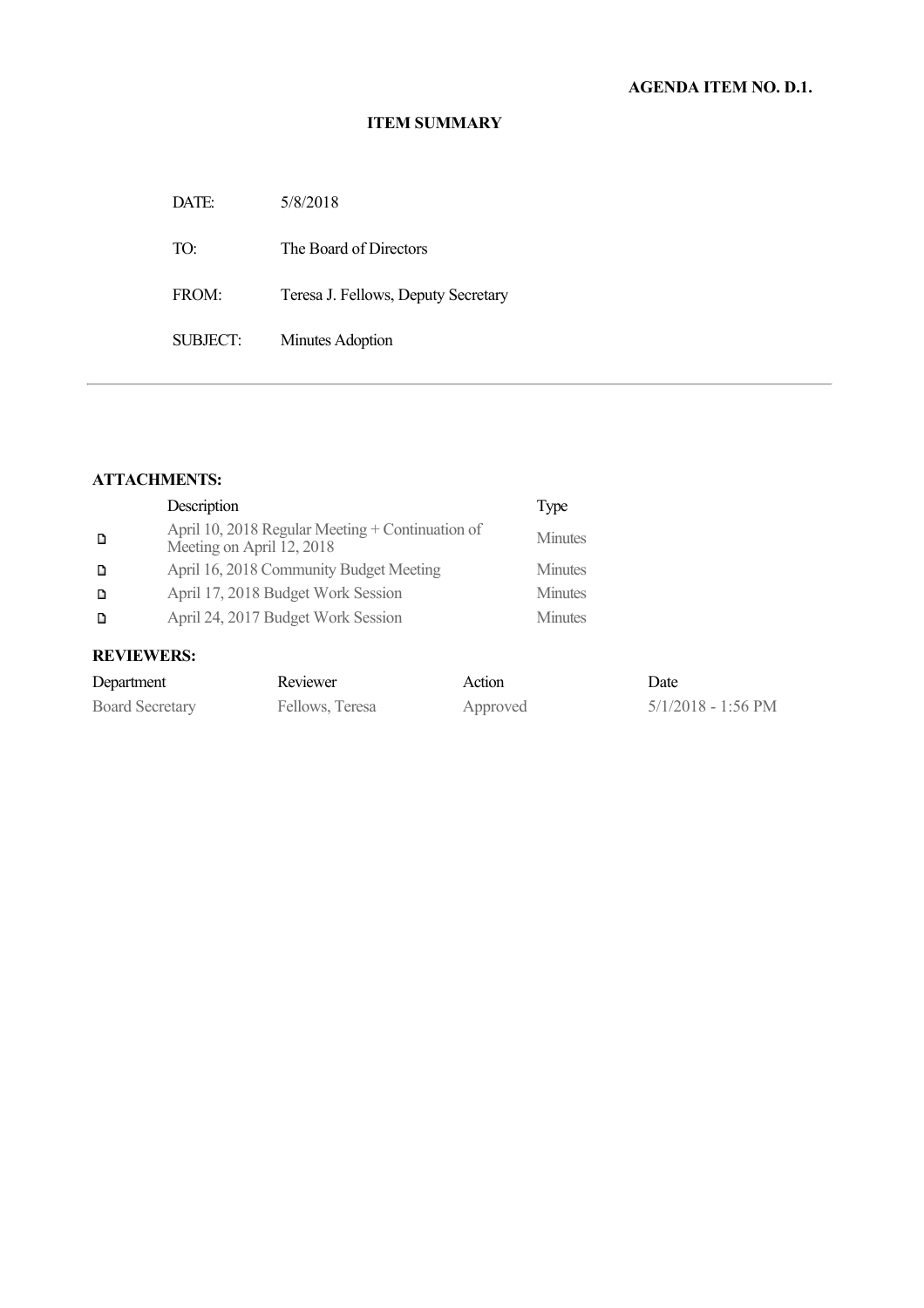## **M I N U T E S JAMES CITY SERVICE AUTHORITY BOARD OF DIRECTORS REGULAR MEETING County Government Center Board Room 101 Mounts Bay Road, Williamsburg, VA 23185 April 10, 2018 5:00 PM**

### **A. CALL TO ORDER**

### **B. ROLL CALL**

Michael J. Hipple, Vice Chairman, Powhatan District John J. McGlennon, Roberts District James O. Icenhour, Jr., Jamestown District Ruth M. Larson, Berkeley District P. Sue Sadler, Chairman, Stonehouse District

William C. Porter, Secretary to the Board Adam R. Kinsman, County Attorney M. Douglas Powell, General Manager, James City County Service Authority (JCSA)

### **C. PUBLIC COMMENT**

None.

#### **D. CONSENT CALENDAR**

1. Minutes Adoption - March 13, 2018 Regular Meeting

A motion to Approve was made by Michael Hipple, the motion result was Passed. AYES: 5 NAYS: 0 ABSTAIN: 0 ABSENT: 0 Ayes: Hipple, Icenhour Jr, Larson, McGlennon, Sadler

### **E. PUBLIC HEARING(S)**

1. Public Hearing on FY 1920 James City County Service Authority Budget

Mr. Powell addressed the Board regarding the proposed FY 1920 JCSA Budget which focused primarily on two of the County's strategic plan goals: sustainable long-term water supply and modern infrastructure facilities and technology systems. He cited the highlights as noted in the visual presentation. He also noted an overview of the proposed rate increase for water and sewer charges. He stated that as proposed, 40% of the annual debt service payments would be made from the operating fund, up from 20% last year.

Ms. Sadler opened the Public Hearing.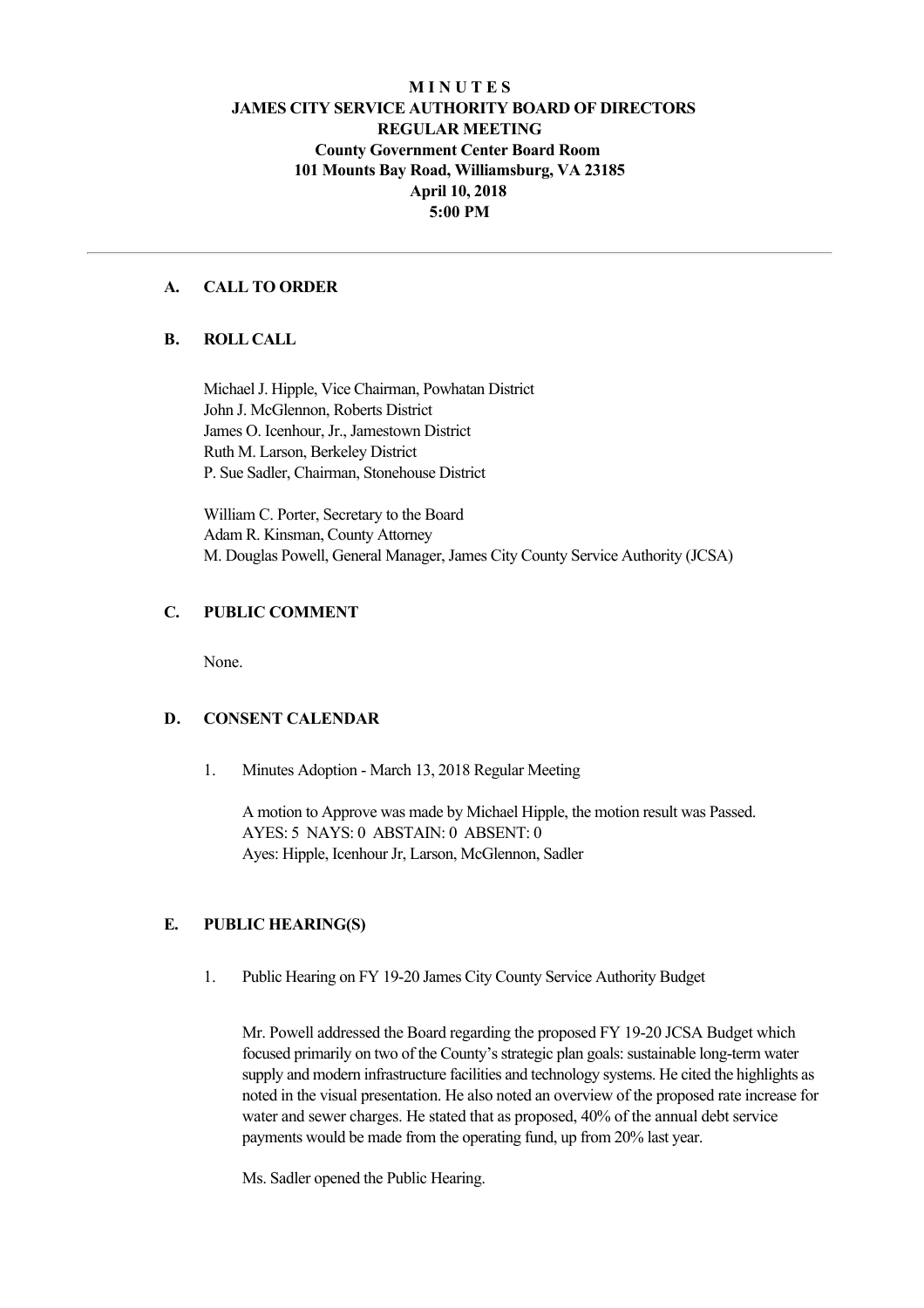As there were no speakers, Ms. Sadler closed the Public Hearing.

### **F. BOARD CONSIDERATION(S)**

1. Contract Award - Manhole and Wet Well Rehabilitation Services

A motion to Approve was made by John McGlennon, the motion result was Passed. AYES: 5 NAYS: 0 ABSTAIN: 0 ABSENT: 0 Ayes: Hipple, Icenhour Jr, Larson, McGlennon, Sadler

Mr. Powell noted the contract award had no monetary value, but explained that the cost was evaluated throughout the year in working with the contractor. He stated approximately \$100,000 was the yearly average for the cost.

### **G. BOARD REQUESTS AND DIRECTIVES**

Mr. Icenhour noted he had a concern from a constituent in Ford's Colony regarding the clearing of right-of-way and the primary service area, and he would share the name and address with Mr. Powell. He also inquired if the long-range plans considered uses such as the Toano Wendy's and discussion surrounding utilities. He requested calculations for that specific site regarding the expansion of utilities.

Mr. Hipple noted he would like to review the potential services and abilities in the land James City County had just purchased in conjunction with the Economic Development Authority rather than further up in the Toano area. He cited using a specific site to develop a plan for its commercial use, noting potential development in the three sites in the Grove area.

#### **H. GENERAL MANAGER'S UPDATE**

Mr. Powell noted JCSA is working with Newport News Waterworks regarding revised billing schedules. He stated a change to the monthly billing cycle and the impact on JCSA sewer customers who used Newport News Waterworks noting those customers would be changed to a monthly bill cycle also.

### **I. ADJOURNMENT**

A motion to Continue was made by John McGlennon, the motion result was Passed. AYES: 5 NAYS: 0 ABSTAIN: 0 ABSENT: 0 Ayes: Hipple, Icenhour Jr, Larson, McGlennon, Sadler

Mr. Powell conferred with Mr. Kinsman regarding continuation of the meeting.

Mr. Kinsman confirmed the JCSA meeting would continue until 6:30 p.m. on April 12 at Legacy Hall in New Town.

On April 12, 2018 at 6:30 p.m., at Legacy Hall, the Board of Directors reconvened their April 10, 2018 meeting. A presentation was given on the FY 2019-2020 James City County Budget. There were no questions regarding the JCSA's portion of the proposed budget.

Mr. Hipple made a motion to adjourn until the Community Budget Meeting on April 16,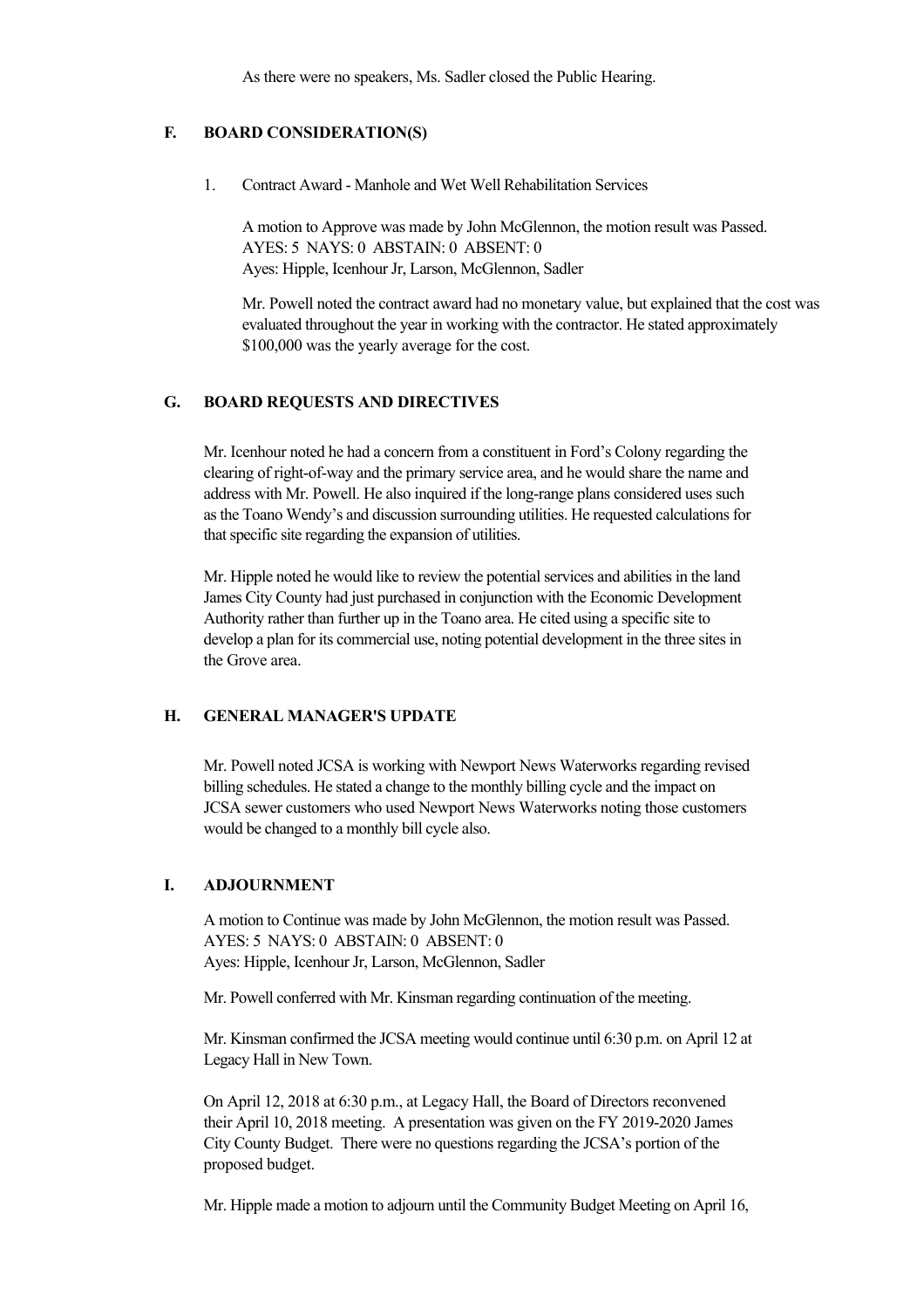2018 at 6:30 p.m. at the James City County Library, 7770 Croaker Road, Williamsburg, Virginia.

A motion to Adjourn was made by Michael Hipple, the motion result was Passed. AYES: 5 NAYS: 0 ABSTAIN: 0 ABSENT: 0 Ayes: Hipple, Icenhour Jr, Larson, McGlennon, Sadler

Mr. Hipple made a motion to adjourn until the Community Budget Meeting on April 16,

At 7:06 p.m., the meeting was adjourned.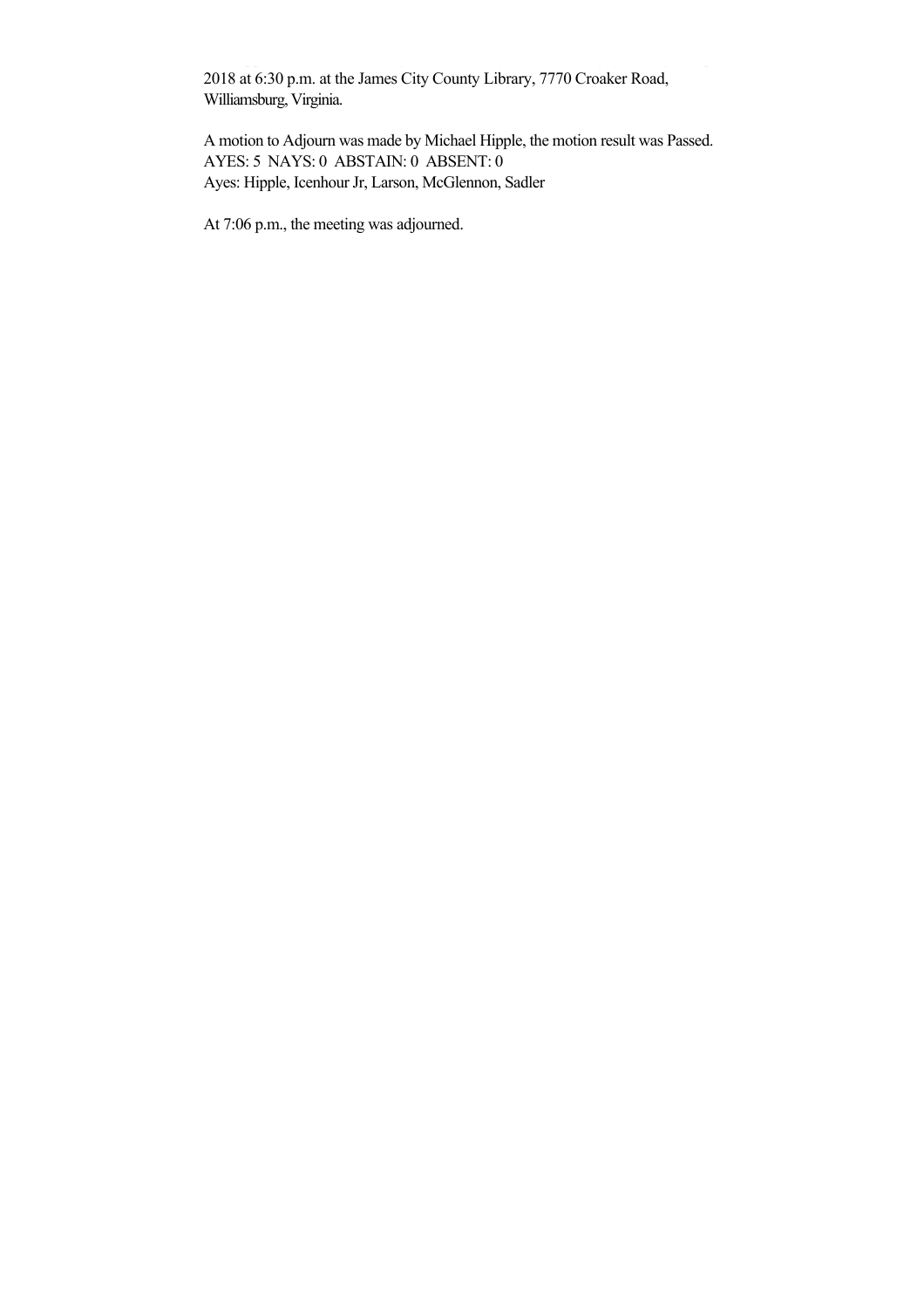## **MINUTES JAMES CITY SERVICE AUTHORITY BOARD OF DIRECTORS COMMUNITY BUDGET MEETING James City County Library 7770 Croaker Road, Williamsburg, VA 23188 April 16, 2018 6:30 p.m.**

### **A. CALL TO ORDER**

## **B. ROLL CALL**

Michael J. Hipple, Vice Chairman, Powhatan District Ruth M. Larson, Berkeley District James O. Icenhour, Jr., Jamestown District John J. McGlennon, Roberts District P. Sue Sadler, Chairman, Stonehouse District

 William C. Porter, Interim County Administrator Adam R. Kinsman, County Attorney M. Douglas Powell, General Manager

## **C. BOARD DISCUSSION**

Ms. Sadler addressed the members of the public and the press that were in attendance and gave a brief overview of the format of the meeting.

 Ms. Suzanne Mellen, Director of Financial and Management Services, gave a presentation overview of the Fiscal Year 2019-2020 County budget.

 Mr. Porter presented information on Senate Bill 942 and the financial impact that it could have on the County's budget.

 At the conclusion of the presentations, the members of the public that were present were given the opportunity to ask questions related to the budget.

There were no questions regarding the James City Service Authority's portion of the proposed budget.

### **D. ADJOURNMENT**

1. Adjourn until 3 p.m. on April 17, 2018, for the Budget Work Session

 A motion to Adjourn was made by John McGlennon and the motion result was Passed.

AYES: 5 NAYS: 0 ABSTAIN: 0 ABSENT: 0

Ayes: Hipple, Icenhour Jr, Larson, McGlennon, Sadler

At approximately 7:06 p.m., Ms. Sadler adjourned the Board.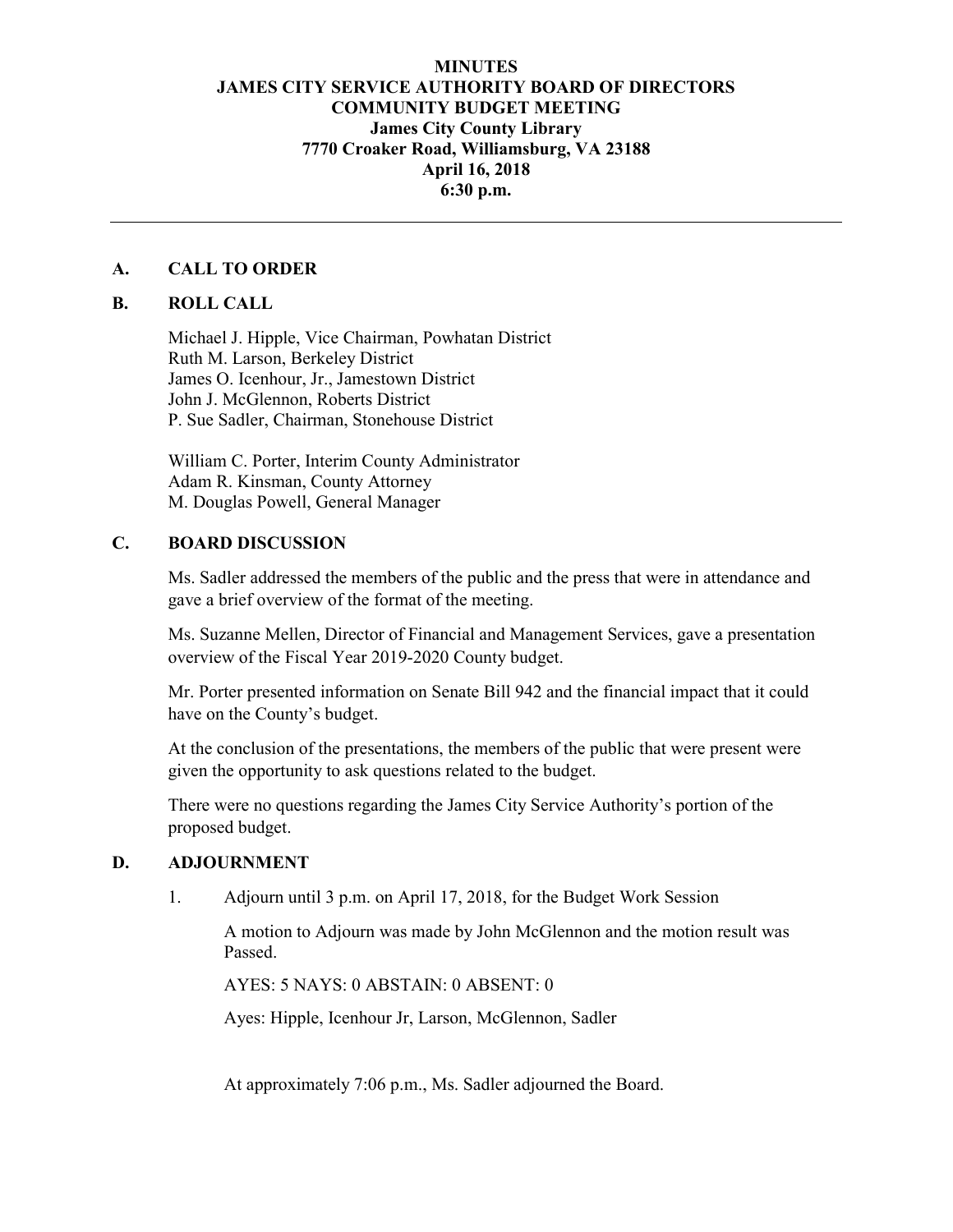### **MINUTES JAMES CITY SERVICE AUTHORITY BOARD OF DIRECTORS BUDGET WORK SESSION County Government Center Board Room 101Mounts Bay Road, Williamsburg, VA 23185 April 17, 2018 3:00 PM**

# **A. CALL TO ORDER**

Ms. Larson called the Board of Supervisors Meeting to order.

Ms. Sadler called the Board of Directors Meeting to order.

### **B. ROLL CALL**

### **Board of Supervisors**

Michael J. Hipple, Powhatan District P. Sue Sadler, Stonehouse District James O. Icenhour, Jr., Vice Chairman, Jamestown District John J. McGlennon, Roberts District Ruth M. Larson, Chairman, Berkeley District

William C. Porter, Interim County Administrator Adam R. Kinsman, County Attorney

#### **Board of Directors**

Michael J. Hipple, Vice Chairman, Powhatan District Ruth M. Larson, Berkeley District James O. Icenhour, Jr., Jamestown District John J. McGlennon, Roberts District P. Sue Sadler, Chairman, Stonehouse District

M. Douglas Powell, General Manager

# **C. BOARD DISCUSSIONS**

1. Budget Discussion

Mr. Porter noted Mr. Jason Purse, Assistant County Administrator, would give a presentation on the relationship between the budget, the Strategic Plan and its initiatives as well as a follow-up from Fire and Police based on citizens' comments.

Mr. Purse noted the Strategic Plan had been implemented into the budget as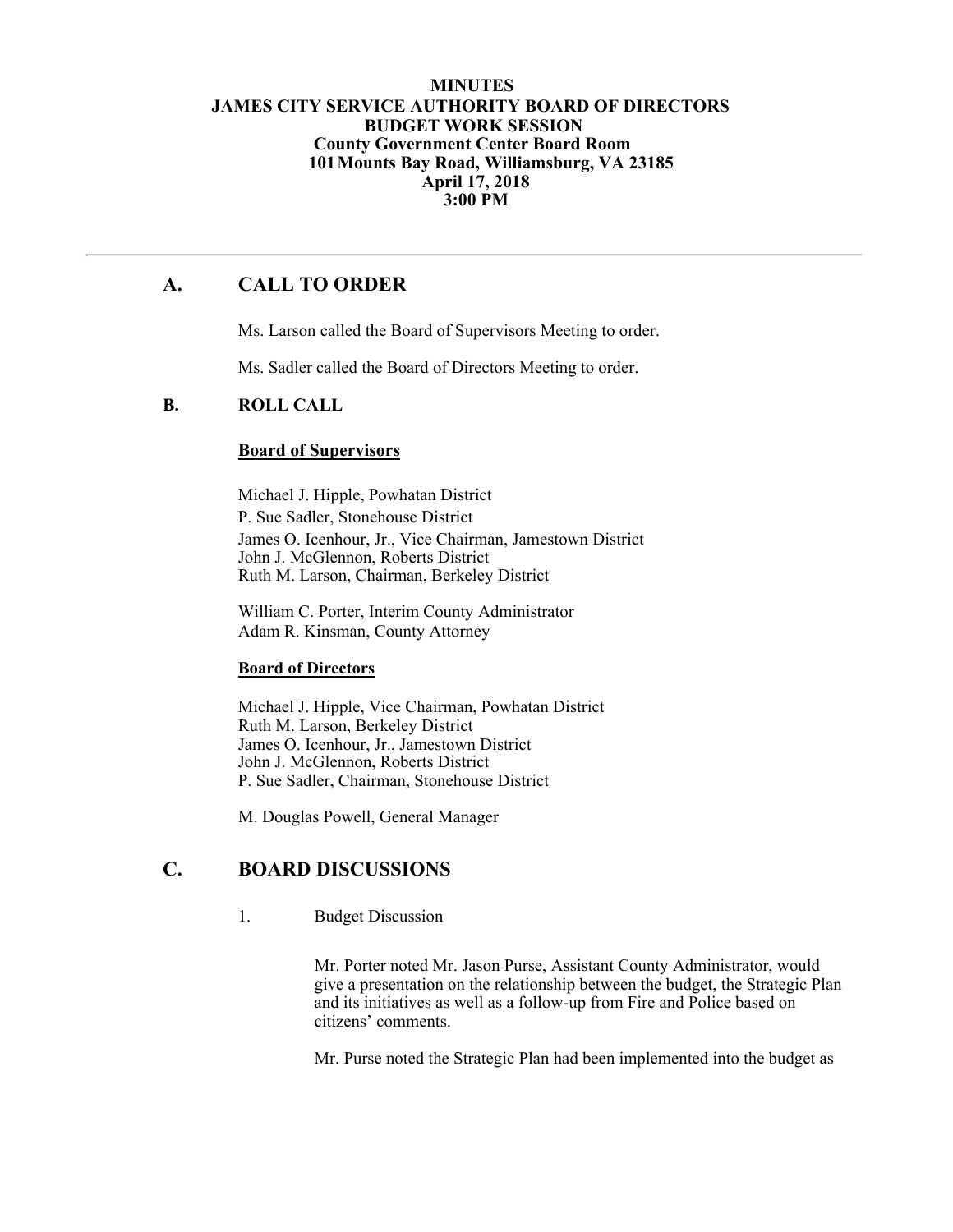much as possible. He cited seven goal areas were identified in the Strategic Plan, which included information from the long-term plan for incorporation into the budget. He cited the sustainable long-term water supply as an example of what the budget would address.

Mr. Doug Powell, General Manager, JCSA, noted the Longhill Road Project was a new Capital Improvements Project (CIP). He explained the County's cost would be reduced as the project would be done in conjunction with the Virginia Department of Transportation (VDOT). He cited another CIP project that JCSA would do with VDOT in the same way at a later date.

Mr. Purse noted the Longhill Road Project met some of the Strategic Plan goals and addressed infrastructure issues that had been identified as budget needs. He cited opportunities like Longhill Road could be incorporated into the long-term plan. He mentioned JCSA's water meter replacements that support the modern infrastructure and benefit citizens. He stated exceptional public service, particularly Fire and Police, have been addressed as the County prepares for the new Fire Station 6 and additional firefighters.

Mr. Ryan Ashe, Fire Chief, addressed the Board noting the opportunity for 18 additional firefighters to be added prior to building the new fire station in Fiscal Year 2023. He cited projected retirees, overtime and other budgetary and staffing concerns. He noted a multi-year, phase-in plan that addresses retirees, new hires and maintenance of staff.

Mr. Purse noted Goal No. 5 and maintaining a safe environment for the County's citizens with regard to resources to sustain that safety. He explained the operational initiatives did not specifically address the additional firefighters nor the station, but emphasized the long-term need for these resources. He noted the budget document was a 10-year one with emphasis on the first two years in the budget cycle addressing projects with the most community need. He stated the Police also have major needs coming in the next two years.

Mr. Brad Rinehimer, James City County Police Chief, addressed the Board regarding the addition of a sixth police zone. He noted the additional zone would help alleviate the number of calls and response time.

Mr. McGlennon noted Police and Fire new hires and training are additional expenses of the first year. He stated hiring was generally part of the overall Operating Budget that rolled forward so this would show a differential impact for new staff hiring that would level out after that initial year.

Chief Rinehimer noted that new hire cost for the first year was approximately \$135,000 with the second year reduced almost half.

Mr. Purse noted each division within the Budget had notes to help the Board understand the departmental goals and objectives to reach those goals. He noted a modern infrastructure technology improvement that had been made, but did not have a particular strategic initiative attached to it.

Ms. Suzanne Mellen, Director, Financial and Management Services, addressed the Board regarding the proposed budgets from the County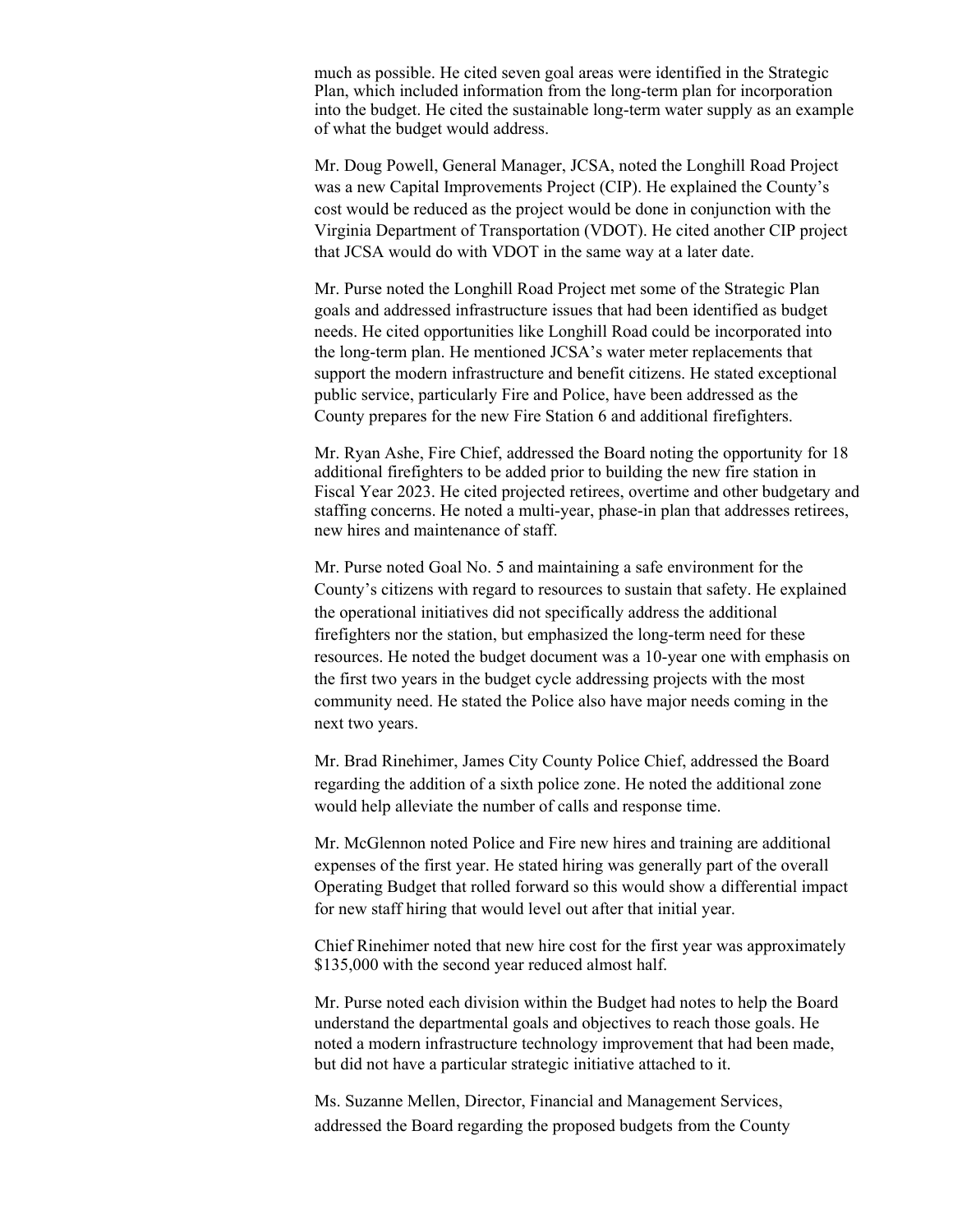Administrator. She noted there would be changes. She asked if questions or information would be required from the Board prior to the next work session.

Mr. Porter noted options could be created that would be available to the Board pending the decision on the amended Senate Bill 942.

Mr. Icenhour said he would like to see a separation of the budget in the absence of revenue from Senate Bill 942 with basic revenue and basic expenses. He noted he would like to see money spent on non-recurring items in the Budget and not on recurring Budget items.

Ms. Sadler stated she was thinking along the same lines. She noted a supplemental page indicating the difference of the revenue from the Bill to show clarification in the Budget.

Mr. McGlennon questioned the impact of lost funding if the legislation for the Bill went away. He noted the elimination of the Grocery Tax and a shift in revenue regarding the dollar amounts.

Mr. Hipple noted his concerns about a tax cut and then a return. He cited constituent concerns and emphasized a central location for citizens. He noted the central location would eliminate additional properties that could be sold to bolster the community.

Mr. Icenhour stated the contingency of the revenue from the Bill and the impact of taxes on the citizens if the Bill disappeared. He noted a tie to the sales tax revenue.

Mr. McGlennon noted a 20-year-old promise to eliminate the car tax. He further noted the reduction impacts the state's ability to fund education and other areas.

Ms. Larson asked Mr. Porter about absorption into the Operating Budget regarding Fire and Police.

Ms. Mellen noted absorption of recurring expenses into the Budget while identifying other non-recurring expenses. She stated examples of budgetary shifts to allow for the absorption, citing the number of police vehicle replacements over the next two-year budget for Fiscal Year 2019-2020. She noted one-time items could be identified as opposed to recurring items. She indicated the school funding would remain in the recurring expense as part of the sales tax.

Ms. Larson emphasized the importance of public safety and not going backwards in that area.

Ms. Sadler asked about the figures for new hires for Fire.

Mr. Purse indicated that these were known figures due to the anticipation of a new fire station and projected growth, thus the expense had moved forward in its timeline and was not a recurring expense.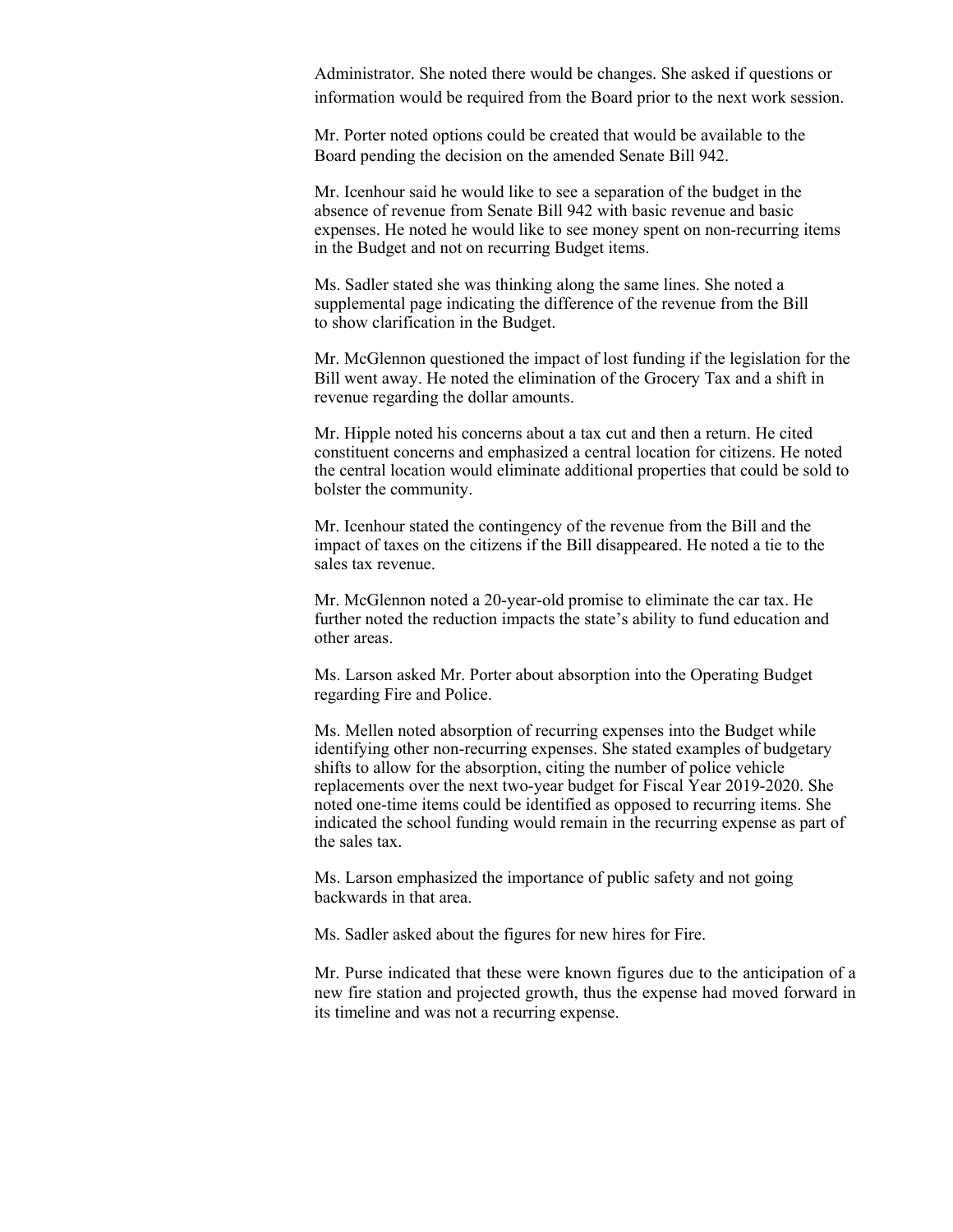Mr. Icenhour asked for a staff priority for the budget to give the Board.

Ms. Sadler asked about Chart A-2 and the cost of the new school buses, a total on the new school entrance design and total operational costs.

Ms. Mellen noted monies had been designated for buses, school entrances and operations.

Mr. McGlennon asked about the redesign for the school entrances.

Ms. Mellen noted the work to be done was at several schools and identified the costs at each. Some were noted under previous year's budgets.

Mr. McGlennon asked for a year-end surplus from the school fund over the past five years for the next budget meeting.

Ms. Mellen noted there was programming to withhold \$600,000 from school surplus for assistance with CIP funding for the next year.

Ms. Sadler asked about the placeholder in the budget for schools.

Ms. Mellen noted the placeholder for high school expansion program and highlighted it to the Board's attention if funds were needed, then the need had been identified. She noted it was in the plan, but not appropriated.

Discussion ensued on this subject.

Mr. McGlennon asked about the trend of personal property taxes over the next few years and assessments.

Ms. Mellen noted the rate of recovery in real estate assessments had been fairly consistent over the years with marginal increase each time. She commented on the steady growth with personal property versus real estate.

Ms. Sadler asked about tourism and revenue and who tracks it.

Ms. Mellen noted all sales tax is collected by the state, which then distributes the 1% of the local share allocated to James City County. She indicated that money goes into a designated separate fund.

Discussion ensued on this subject.

Ms. Mellen noted the overall Operations in the Budget layout had a new look with more detail and visual support. She commented on the consolidation within certain divisions, but noted the Summary pages gave breakdowns on spending.

Mr. McGlennon asked for a membership cost to the Virginia Municipal League. He also noted the funding request from the Williamsburg Arts Commission. He noted that over the past few years, the County had reduced the funding to \$5,000 to the Commission with the City of Williamsburg paying the balance. He requested restoration of the additional \$5,000 to this year's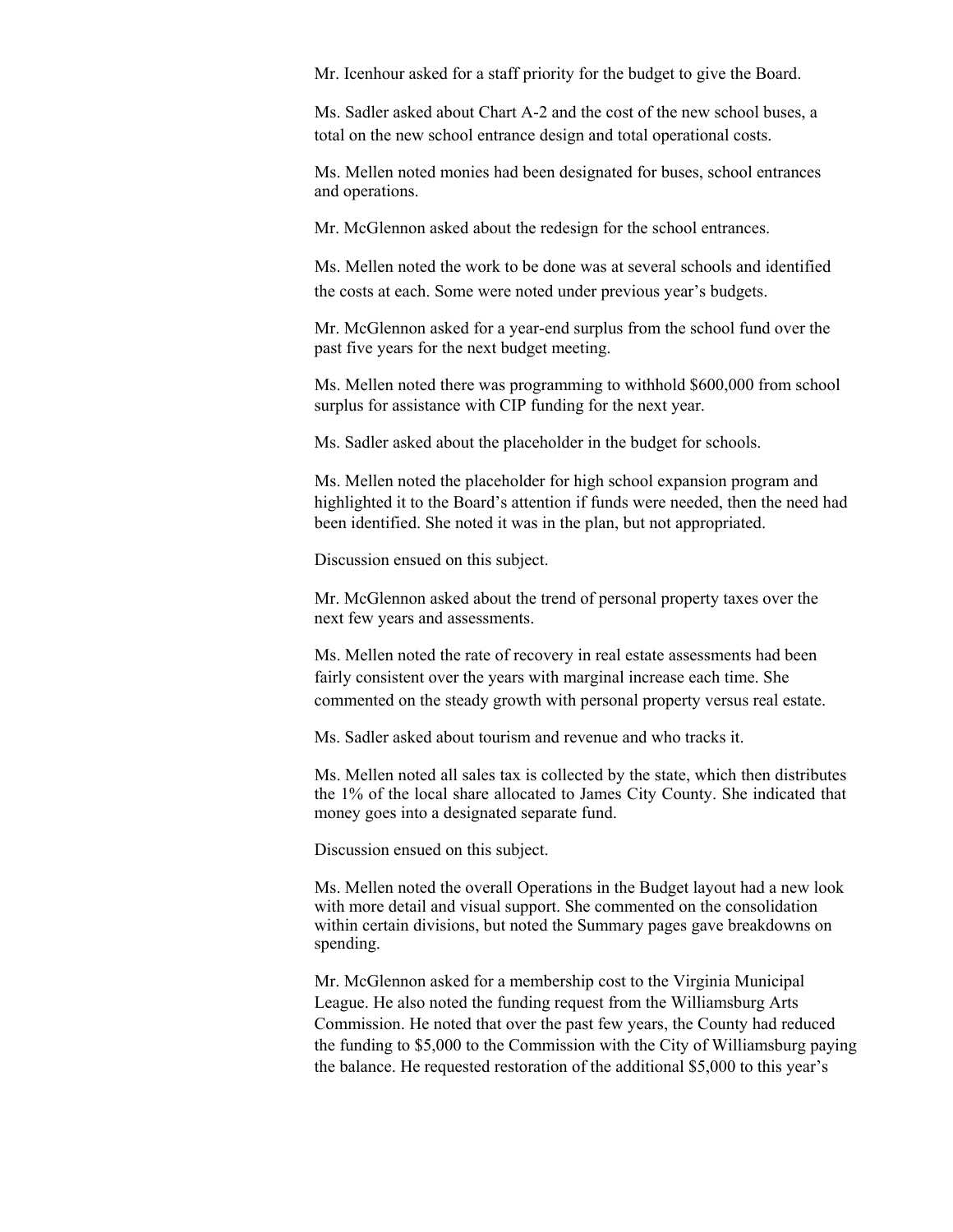budget so that both groups would pay equally.

Mr. Icenhour asked about budgeting for membership to the Virginia Association of Counties (VACo). It was noted that membership for VACo was in the budget.

Ms. Sadler asked about the \$10,000 drop for the Community Action Agency.

Ms. Mellen noted the previous year's proposed budget did not include the Neighborhood Basketball League (NBL) with funding. She noted the current proposed budget did not include NBL. She added NBL had requested the funding.

Ms. Larson noted there were some concerns about the league and funding in relation to County participation.

Mr. John Carnifax, Director, Parks & Recreation, addressed the Board regarding NBL. He noted the changes in participation and costs over the years, but said the County did not subsidize other programs like NBL.

Mr. McGlennon asked if there was a possibility to offer the same guidelines and rules for support that applies to other groups.

Discussion ensued on this subject.

Mr. McGlennon asked about the trend line on the ambulance insurance reimbursement for the next meeting. He noted that additional staff is being added to Planning.

Mr. Purse confirmed that point.

Mr. Paul Holt, Director, Planning, noted the staff numbers in that division had changed due to other staffing projects regarding coding and various corridor studies. He mentioned a 15% sustainable increase in the site plans over the past few years in response to community need.

Mr. Purse noted that having some additional resources upfront are beneficial to the long-term goals.

Mr. McGlennon asked about expansion for the Regional Library.

Mr. Porter noted the Board may want to discuss the Regional Library with the City of Williamsburg and a proposed building site.

Discussion ensued on this matter.

Mr. McGlennon noted the Regional Jail expenditures were down, but Colonial Behavioral Health numbers were higher. He asked the Board to consider local funding to mental health facilities over the next few years.

Discussion ensued on other budget concerns.

Ms. Larson asked if enough questions and requests had been presented to move forward in budget options.

Mr. Icenhour asked if answers regarding Senate Bill 942 would be available by Thursday.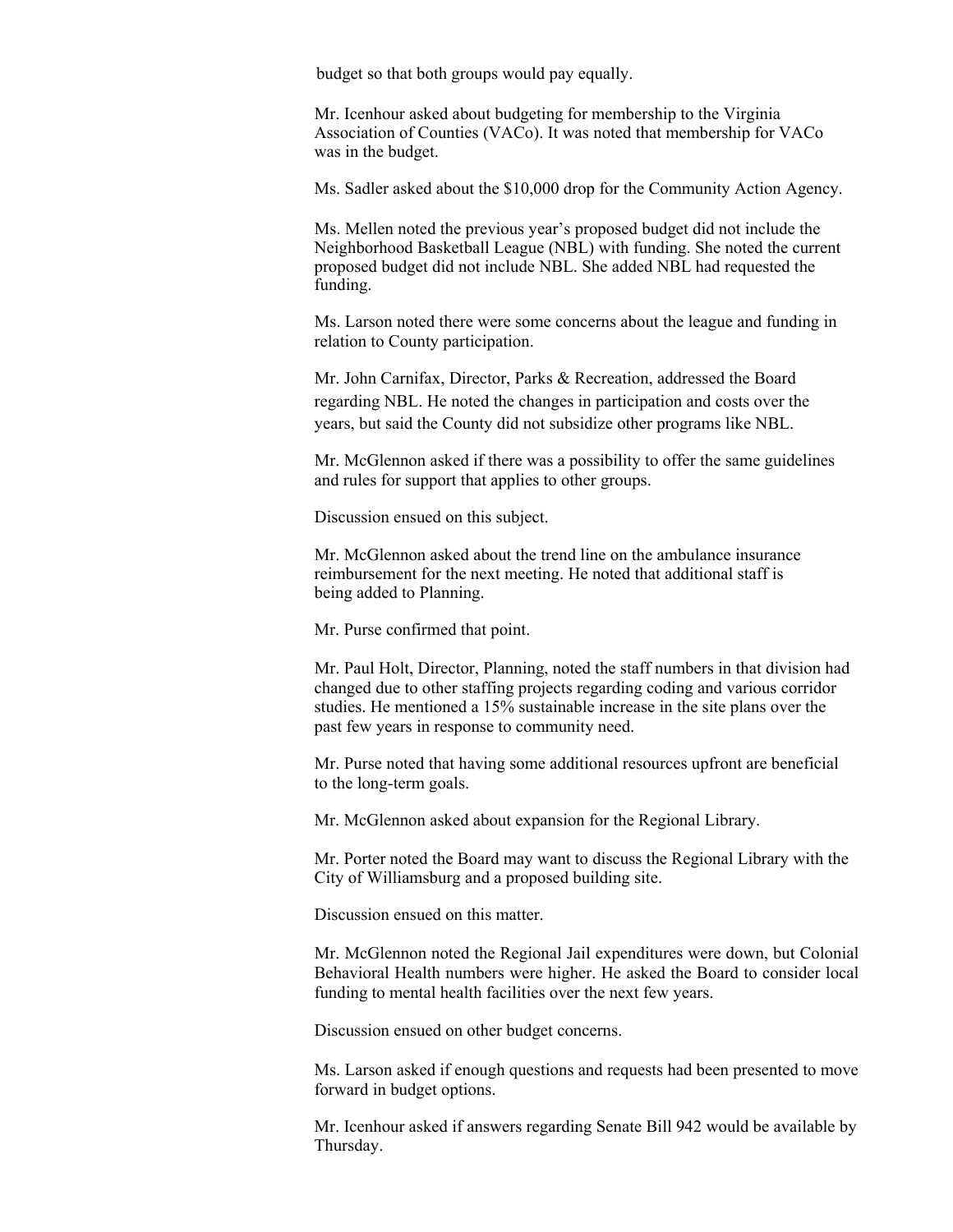Mr. Kinsman replied yes, assuming a one-day session was likely.

Mr. Icenhour asked for email exchanges with options before the next Budget Work Session.

Mr. McGlennon asked about a breakdown on what the average tourist spends while in the area.

Discussion ensued on this matter.

Mr. McGlennon asked about the status of correction on the state's records of sales tax and its direction.

Ms. Mellen explained an automated monthly process was in place with the Commissioner of the Revenue's office and programming to identify anomalies in the data with more accuracy.

Ms. Larson asked about the anomalies and tracking the information.

Ms. Amy Jordan, Director, Economic Development, explained how general data is being mined from sources, such as cell phone location signals, to show retail locations and other information. She noted the services can be costly, but Hilton Head and Charleston have used similar services. She stated it allows for good target data.

Ms. Larson requested a Thursday/Friday follow-up status from Administration on points discussed in the work session.

## **D. CLOSED SESSION**

None

## **E. ADJOURNMENT**

A motion to Adjourn was made by Michael Hipple and the motion result was Passed. AYES: 5 NAYS: 0 ABSTAIN: 0 ABSENT: 0 Ayes: Hipple, Icenhour Jr, Larson, McGlennon, Sadler

1. Adjourn until 4 p.m. on April 24, 2018 for the Budget Work Session

At approximately 4:52 p.m., Ms. Larson adjourned the Board of Supervisors.

At approximately 4:52 p.m., Ms. Sadler adjourned the Board of Directors.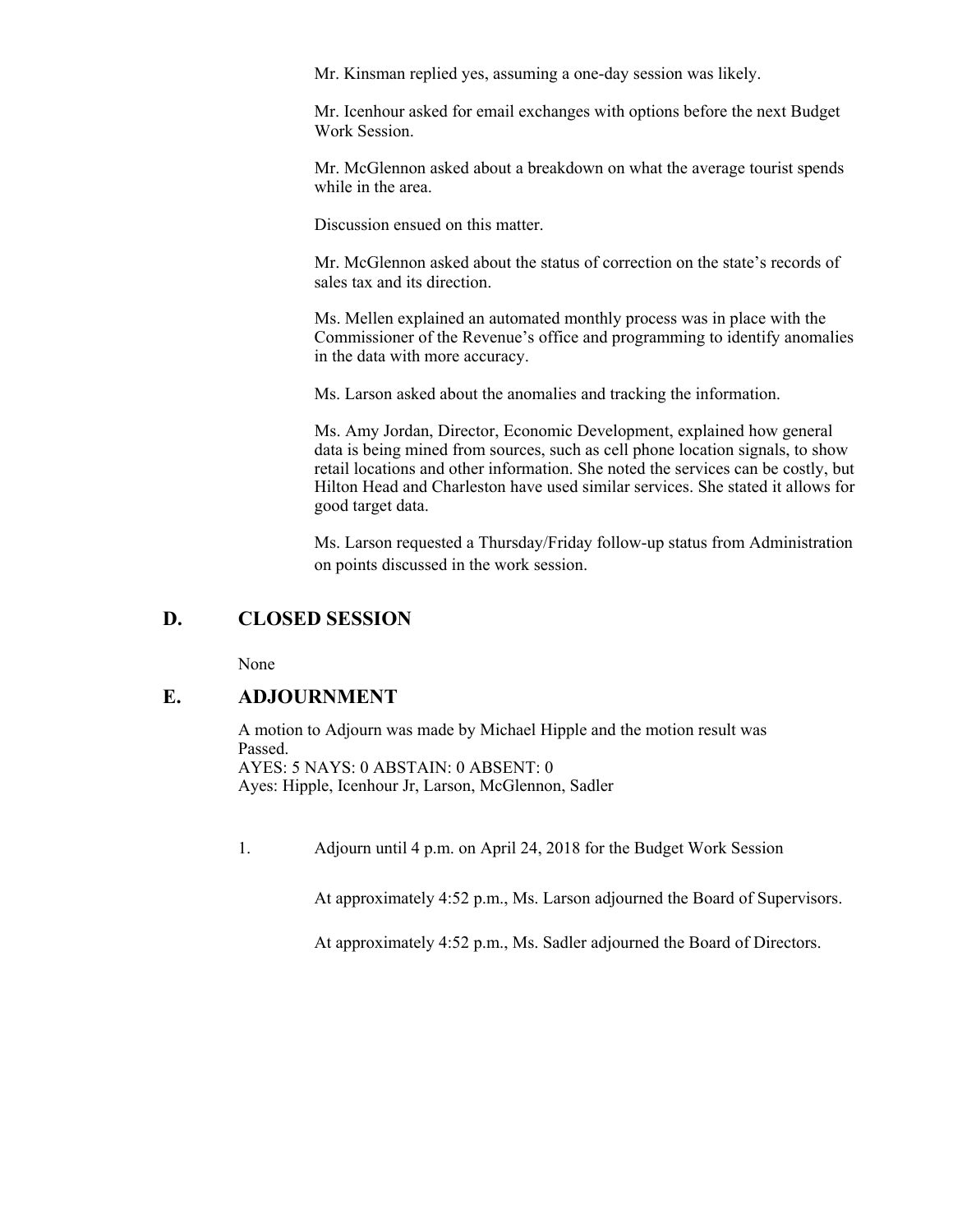### **MINUTES JAMES CITY SERVICE AUTHORITY BOARD OF DIRECTORS BUDGET WORK SESSION County Government Center Board Room 101 Mounts Bay Road, Williamsburg, VA 23185 April 24, 2018 4:00 PM**

# **A. CALL TO ORDER**

Ms. Larson called the Board of Supervisors Meeting to order. She noted that the Closed Session listed on the Agenda would be done first, and then the Board of Directors Meeting would be called to order for the remainder of the Work Session.

At 4:33 p.m., Ms. Sadler called the Board of Directors Meeting to order.

## **B. ROLL CALL**

### **Board of Supervisors**

Michael J. Hipple, Powhatan District P. Sue Sadler, Stonehouse District James O. Icenhour, Jr., Vice Chairman, Jamestown District John J. McGlennon, Roberts District Ruth M. Larson, Chairman, Berkeley District

William C. Porter, Interim County Administrator Adam R. Kinsman, County Attorney

#### **Board of Directors**

Michael J. Hipple, Vice Chairman, Powhatan District John J. McGlennon, Roberts District James O. Icenhour, Jr., Jamestown District Ruth M. Larson, Berkeley District P. Sue Sadler, Chairman, Stonehouse District

M. Douglas Powell, General Manager

## **C. BOARD DISCUSSIONS**

1. Budget Discussion

Ms. Sue Mellen, Director of Financial and Management Services, stated that two funds were impacted since Senate Bill 942 had been passed with its amendments: the General Fund as well as the Tourism Investment Fund. She first discussed the General Fund and referenced a handout given to the Board and displayed on a PowerPoint slide. She referred to the slide and noted an adjustment of \$1 million on the grocery exclusion, which reduced the sources of revenue by \$1 million. She further noted the Board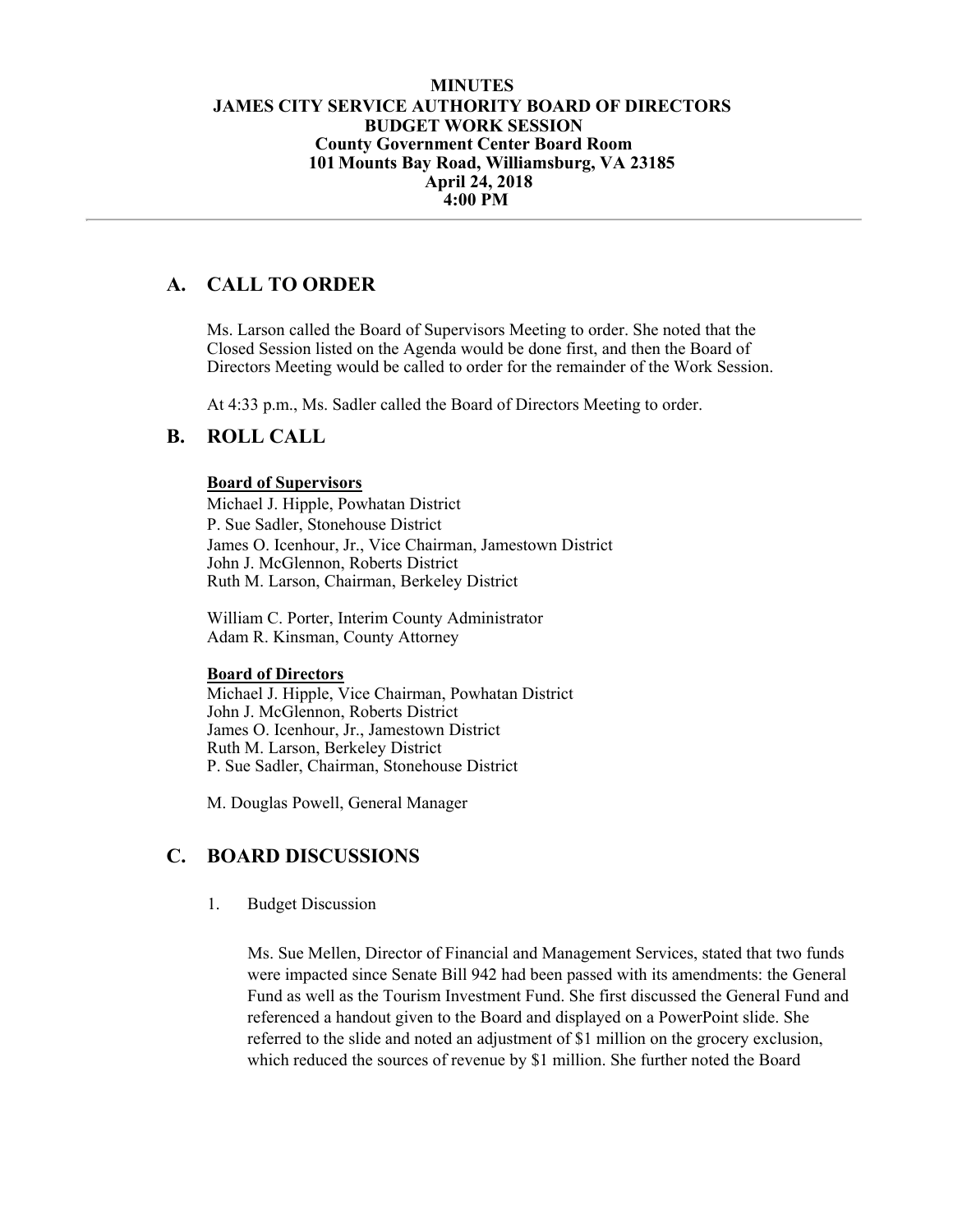previously asked staff to identify non-recurring uses which staff listed in priority order with one exception being the School Contribution for Operations. She stated staff recommendation was that the offset for the \$1 million reduction in sales tax be offset against the tax relief originally proposed. She noted that if the Board decided to keep 2 cents as a tax reduction, staff suggested eliminating various spending items. She commented that if the Board did not reduce the real estate tax rate, staff recommended the additional \$1.175 million to be transferred to the Capital Improvements Program (CIP) fund to help start off the infrastructure goal.

Mr. Icenhour expressed his gratitude to Ms. Mellen for clarifying a few questions he had when he met with her the previous day. He stated that they discussed the School Contribution for Operations and noted it was the only recurring item on the list and was only for FY 19 and FY 20; however, in FY 21 it would transfer into the regular budget.

Ms. Mellen replied that it would transfer in FY 20 because everything that was allotted for in FY 20 were CIP items.

General discussion ensued regarding this subject.

Mr. Hipple stated he felt this was an opportunity to put the \$1.175 million into a fund dedicated to bringing the County complex together under one roof instead of the current scattered buildings housing various departments. He discussed the benefits of having every department in one building versus maintaining several facilities and relayed his vision of a future County complex. He stated that for informational purposes, in regards to a new building housing over 700 employees, he was willing to speak with professionals who could provide a rough estimate on the number of stories needed and cost involved.

Discussion ensued regarding the penny amount in the original budget.

Ms. Larson inquired about an Efficiency Study regarding a new building and property currently owned by the County.

Ms. Mellen stated that the first step would be an Office Space Needs Study proposed in the budget identifying the needs as well as the spaces currently being utilized. She further stated that the second step would be the Facility Master Plan, which would provide options in order to evaluate.

General discussion ensued regarding the Strategic Plan as well as money and land availability for future needs.

Mr. Hipple inquired about the amount of money the School Board faced regarding a new building for its staff.

Ms. Mellen stated that she would get that information.

Discussion ensued regarding school expansion projections.

Mr. McGlennon discussed a list he created that noted modest interest in a County building, school needs, recreation needs in the Jamestown area or an aquatic center and land banks for future school or other needs. He stated that the Board should decide if it wanted to designate an amount of funding to go into the CIP and begin to introduce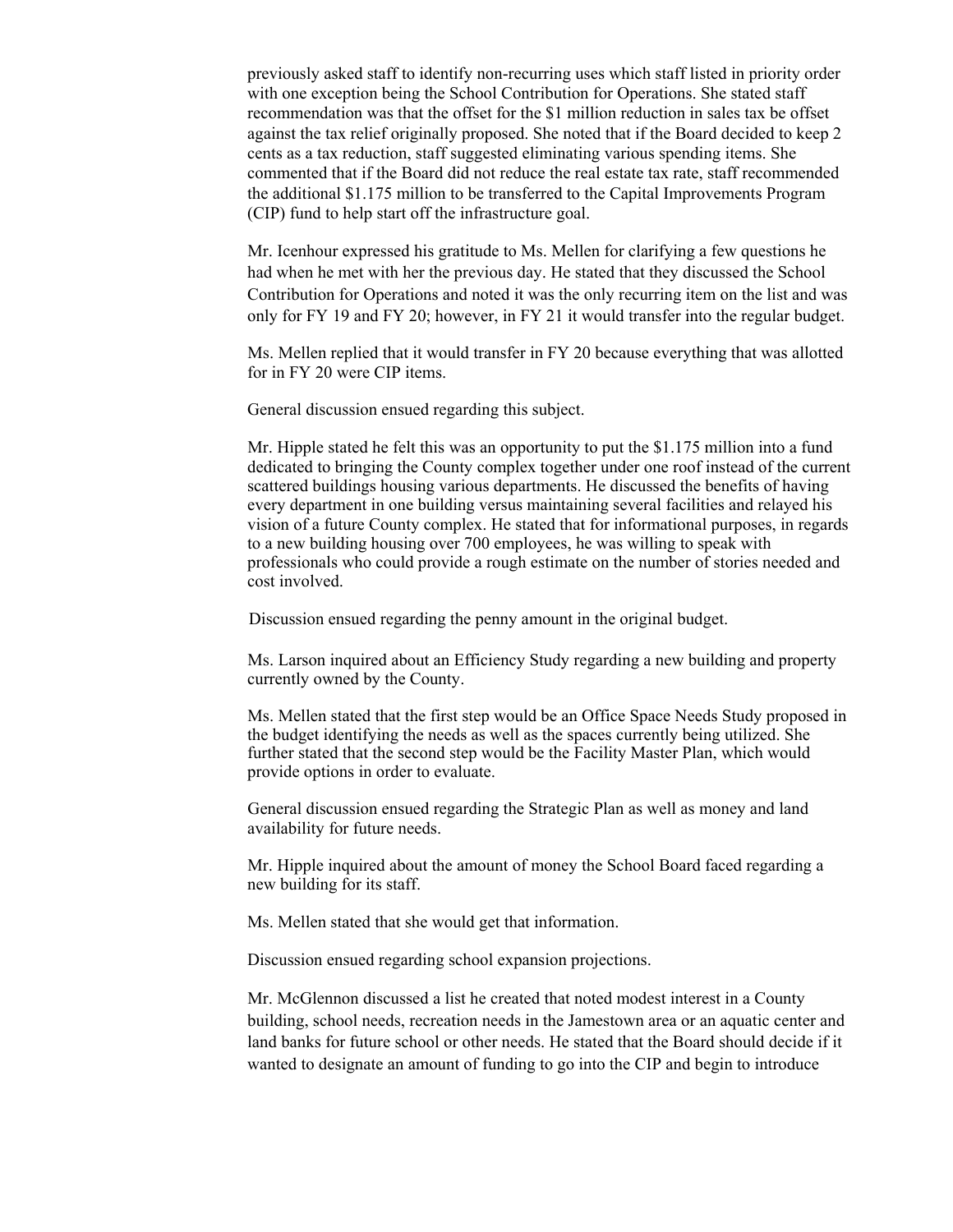these items to the CIP process. He noted the importance of making an informed choice through a process consistent with the way the Board should be evaluating these junctions. He further noted the Board should not make a hasty decision about the use of funds, but instead should begin the process of identifying the greater needs to be placed at the top of the list.

General discussion ensued regarding this topic.

Ms. Sadler inquired about the last tax increase that was voted on and asked if a new administrative building was part of something that was being promoted.

Mr. Hipple replied no.

Ms. Sadler referenced the budget last year compared to this year and inquired about the increase without the sales tax revenue.

Ms. Mellen replied 2.5% without the sales tax revenue, which equated to \$5.1 million. She explained that the \$5.1 million would be without the sales tax and no reduction in real estate.

Discussion ensued regarding this subject.

Ms. Sadler stated that as a good faith measure and being a good steward of taxpayer money she advocated returning the sales tax increase to citizens. She further stated this was an opportunity to give back to the business community through Business, Professional and Occupational License taxes, and noted this would encourage more small businesses to come to the County and help to retain the current small businesses.

General discussion ensued regarding this subject.

Ms. Mellen stated the County had been very conservative in its budgeting with less than a 2% increase overall. She commented that if the economy was to turn for the worse, adjustments would be made. She remarked that information was monitored; however, the bigger concern at this time was keeping a close eye on interest rates.

Ms. Larson inquired about the administrative cost in regards to reducing the tax rate to 1% and asked if new tax bills would have to be sent out.

Ms. Mellen replied no and explained that once the tax rate was established, the system would adjust and no additional costs would be involved.

Ms. Larson discussed concerns regarding future land needs.

Mr. Icenhour referenced his previous meeting with Ms. Mellen regarding the budget. He noted her concerns of having a \$1 million leeway, which equated to less than .5% making it financially tight and discussed this concern.

General discussion ensued regarding the tax rate issue.

Mr. Icenhour inquired about the school CIP referenced in the handout.

Ms. Sharon Day, Assistant Director, Financial and Management Services, replied that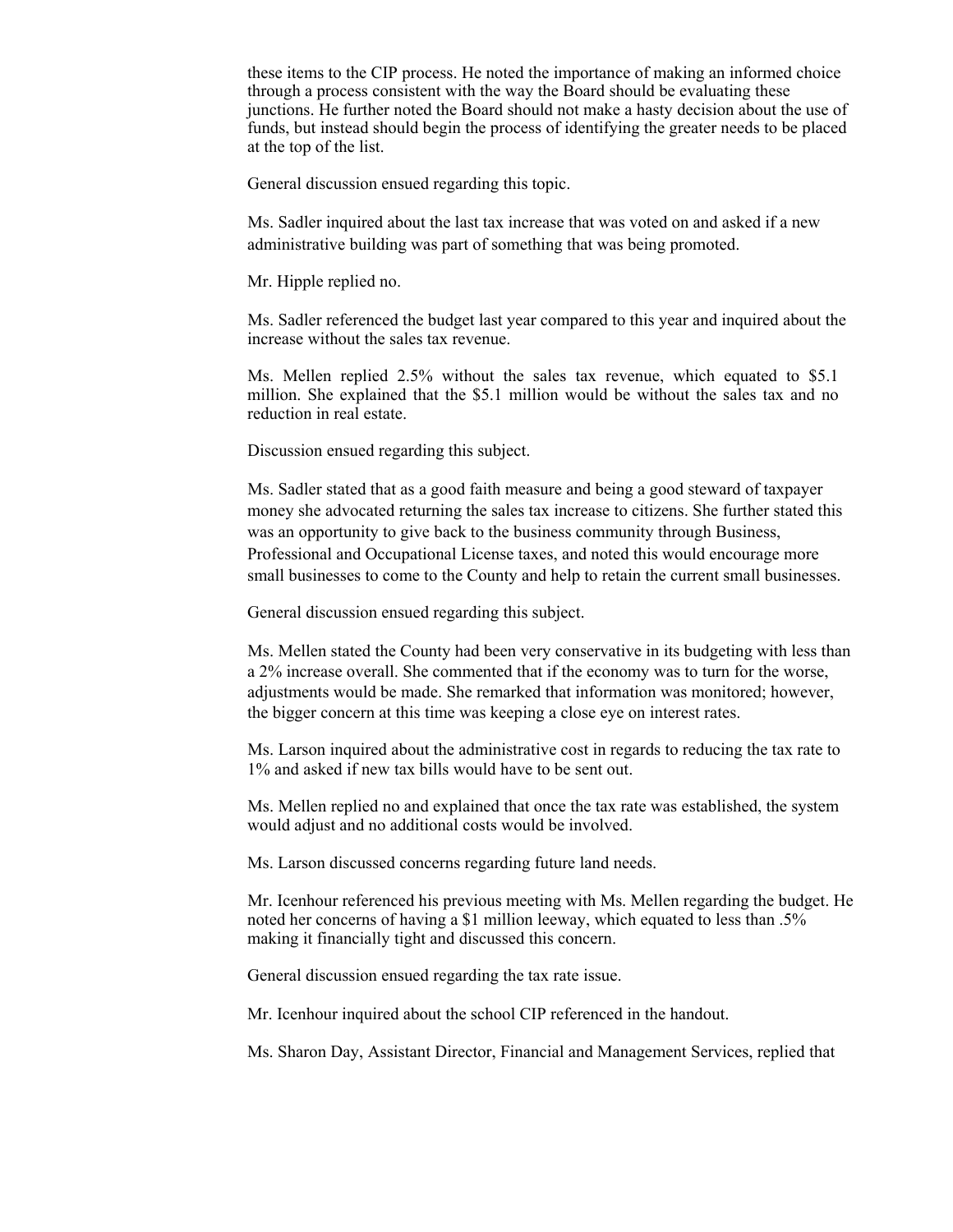the school CIP referenced the school redesign front entrance money, as well as the buses, which are both capital items.

Mr. McGlennon inquired if that would be in addition to what was already anticipated.

Ms. Mellen stated no, that it was the funding source of some items in the CIP for FY 20 and if it were eliminated various items would need to be cut from the CIP. She further stated that the current tax rate was advertised at 84 cents, the proposed budget was 82 cents and the staff priority recommendation was 83 cents. She felt the total revenue should be decided first and then to move forward on the expenditure side. She discussed an errata sheet that was part of the PowerPoint slideshow.

General discussion ensued regarding this subject.

Ms. Larson asked Mr. Porter his opinion on the use of the money discussed.

Mr. Porter replied that with change in the groceries tax, he felt it was best to put the money aside for land banking or investing for future priorities. He mentioned he had received telephone calls regarding interest in the Purchase of Development Rights (PDR) program.

General discussion ensued regarding the PDR program.

Mr. Hipple suggested putting the \$1.175 million and in savings for future projects that needed to be done in order to move forward.

General discussion ensued regarding this item.

Mr. McGlennon inquired where the \$412,000 would be reflected.

Ms. Mellen replied in the Tourism Fund.

Ms. Larson stated she received a machine and tools comparison from a citizen in another county and would like staff to research and determine if it was a fair correlation.

Mr. McGlennon stated the best utilization for a 1-cent reduction in the tax rate would be to hold it to determine future needs.

Mr. Icenhour stated that initially he would like to give a penny back to citizens; however, if the Board wished to hold onto the money, his second priority was for future school funding. He stressed the importance of retaining the same simple information sheet in the budget, which allowed anyone to look and see where money was and what was being done with it. He noted the job of Board members was to show constituents that money would be spent wisely in areas such as safety, schools and the quality of life in the County.

Ms. Sadler expressed her opinion that this year the money should be given back to citizens and businesses in an effort to show good stewardship.

Ms. Larson expressed her hesitation to take things away; however, emphasized taking a significant look next year and to continue to make certain resources are being used as efficiently and responsibly as possible.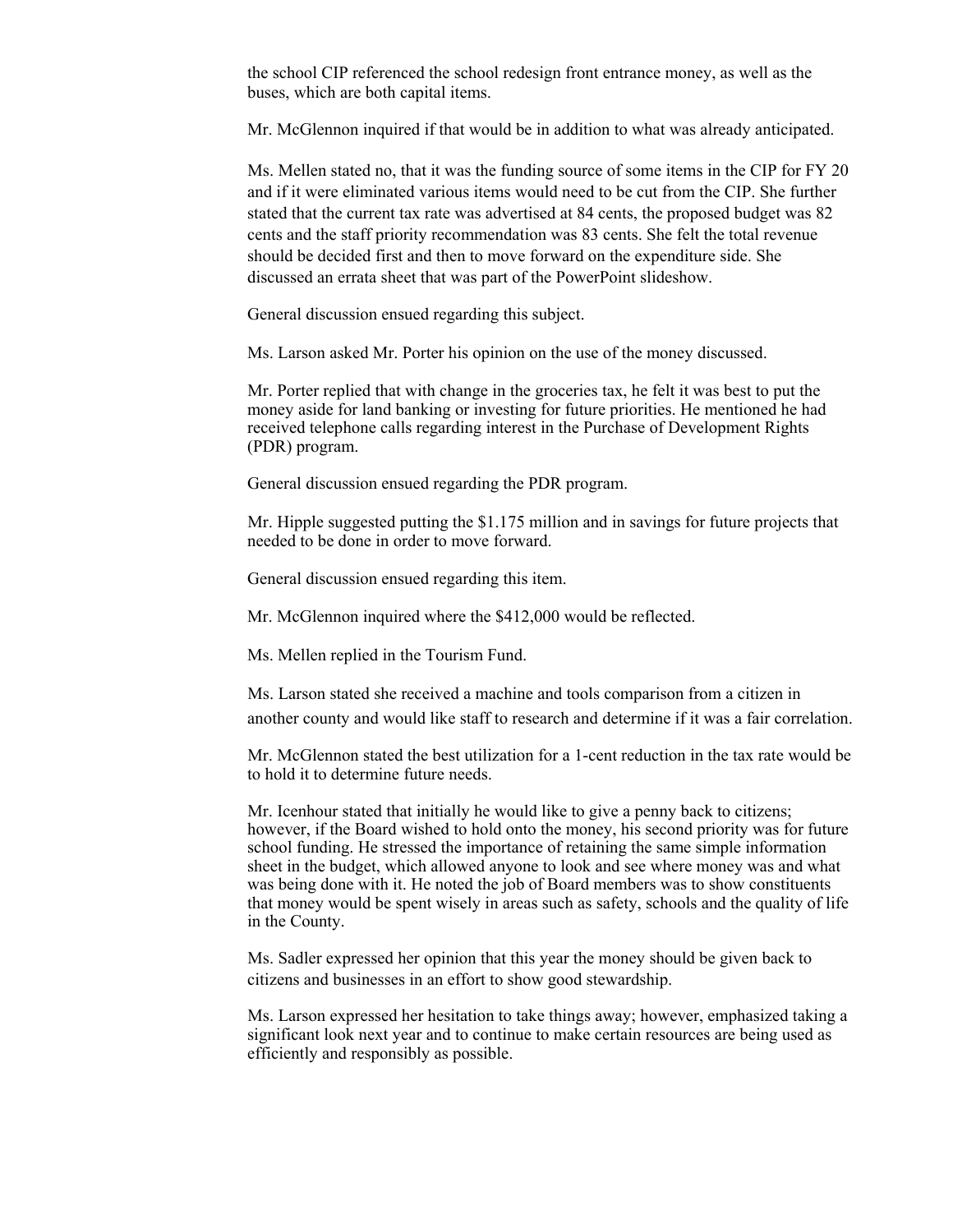General discussion ensued regarding the school system budget and salary concerns, the Virginia Municipal League rates and financial analysis, and the Virginia Association of Counties as well as CIPs.

Mr. McGlennon discussed the Historical Commission funding of \$49,000 to inventory and archive materials that had been assembled by the County over the years, in terms of James City County all the way back to the Colonial era, which was not funded in the recommendation. He stressed the significance of preserving and documenting historical artifacts in this area. He stated that the Historical Commission felt this had significant potential to be seed money to attract grants from the state, national organizations and private entities. He proposed that if there were remaining funding available in the Tourism Fund, a portion of the \$49,000, perhaps \$10,000 out of this year's Tourism Fund, could be used to allow the beginning of this process. He pointed out that if it was productive there was a possibility of generating seed money for other grants, and perhaps partner with other historical associations that were not currently making efforts in this regard. He noted this would be contingent on the availability of funding in the current year budget and could be revisited over the next two years as the Tourism Fund had been replenished.

Ms. Larson inquired about street signs.

Mr. Jason Purse, Assistant County Administrator, stated that there was approximately \$9,000 in last year's budget, which included approximately 50 signs, poles, hardware and installation. He noted that these were replaced on a complaint basis or if they were damaged.

Ms. Grace Boone, Director of General Services, commented this signage included "Welcome to James City County" as well.

Discussion ensued regarding procedures involved for damaged street signs.

Ms. Mellen continued with the PowerPoint presentation and discussed the Tourism Investment Fund section of the handout given to the Board as well as staff recommendation.

General discussion ensued regarding this topic.

Ms. Larson inquired if this money had to be spent on tourism due to Senate Bill 942.

Ms. Mellen replied it did not.

Ms. Sadler inquired if there was any discussion for the JCSA.

Ms. Larson inquired if there had been any feedback on the grinder pump change.

Mr. Powell replied no.

### **D. CLOSED SESSION**

1. Consultation with legal counsel regarding specific legal matters related to Senate Bill 942 and budget planning pursuant to 2.2-3711 (A)(8) of the Code of Virginia

A motion to Enter a Closed Session was made by Michael Hipple and the motion result was Passed.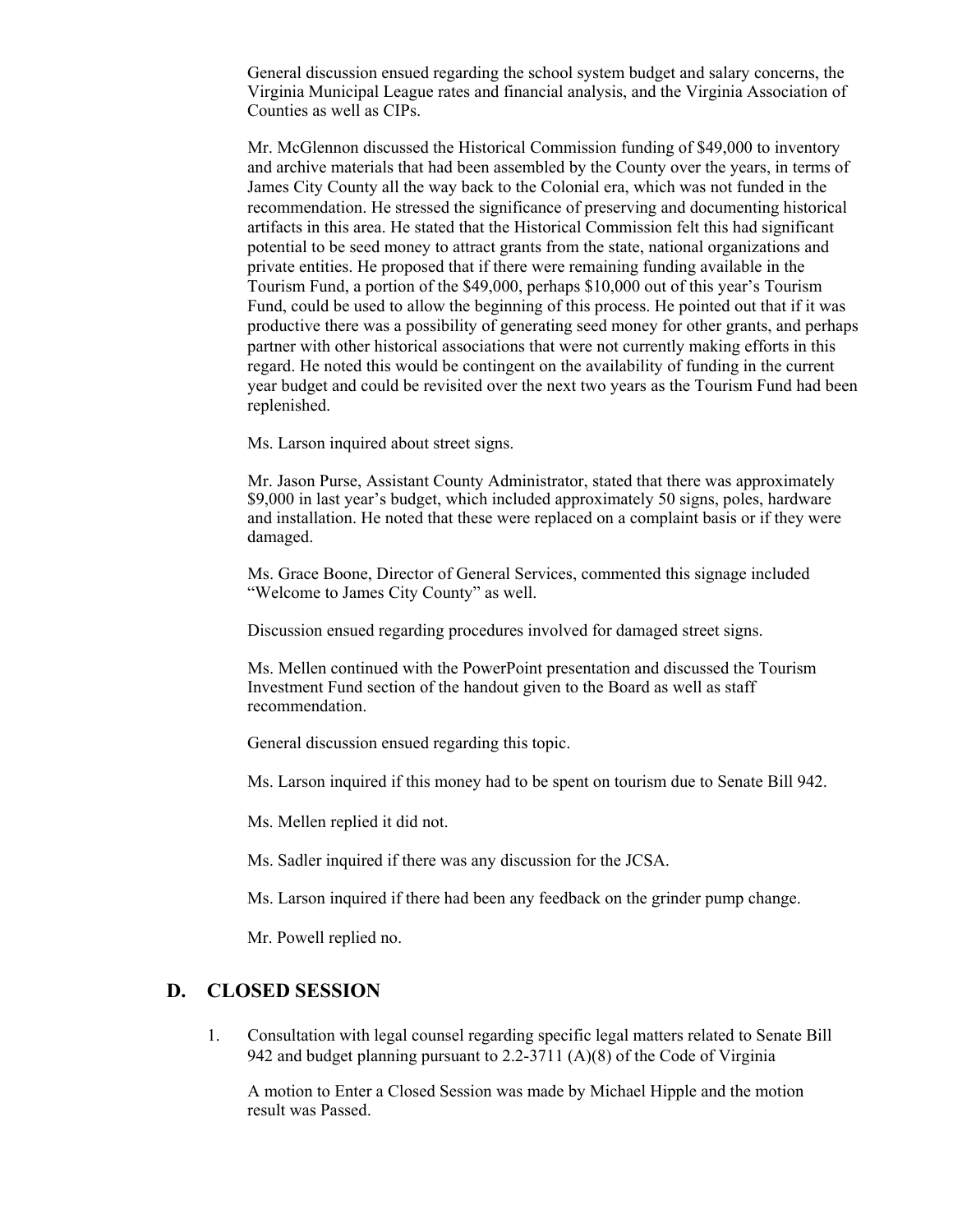AYES: 5 NAYS: 0 ABSTAIN: 0 ABSENT: 0 Ayes: Hipple, Icenhour Jr, Larson, McGlennon, Sadler

At approximately 4:01 p.m., the Board entered Closed Session.

2. Certification of Closed Session

A motion to Approve was made by John McGlennon and the motion result was Passed. AYES: 5 NAYS: 0 ABSTAIN: 0 ABSENT: 0 Ayes: Hipple, Icenhour Jr, Larson, McGlennon, Sadler

At approximately 4:33 p.m., the Board re-entered Open Session.

## **E. ADJOURNMENT**

1. Adjourn until 5 p.m. on May 8, 2018 for the Regular Meeting

A motion to Adjourn was made by Michael Hipple and the motion result was Passed. AYES: 5 NAYS: 0 ABSTAIN: 0 ABSENT: 0 Ayes: Hipple, Icenhour Jr, Larson, McGlennon, Sadler

At approximately 6:01 p.m., Ms. Larson adjourned the Board of Supervisors meeting.

At approximately 6:01 p.m., Ms. Sadler adjourned the Board of Directors meeting.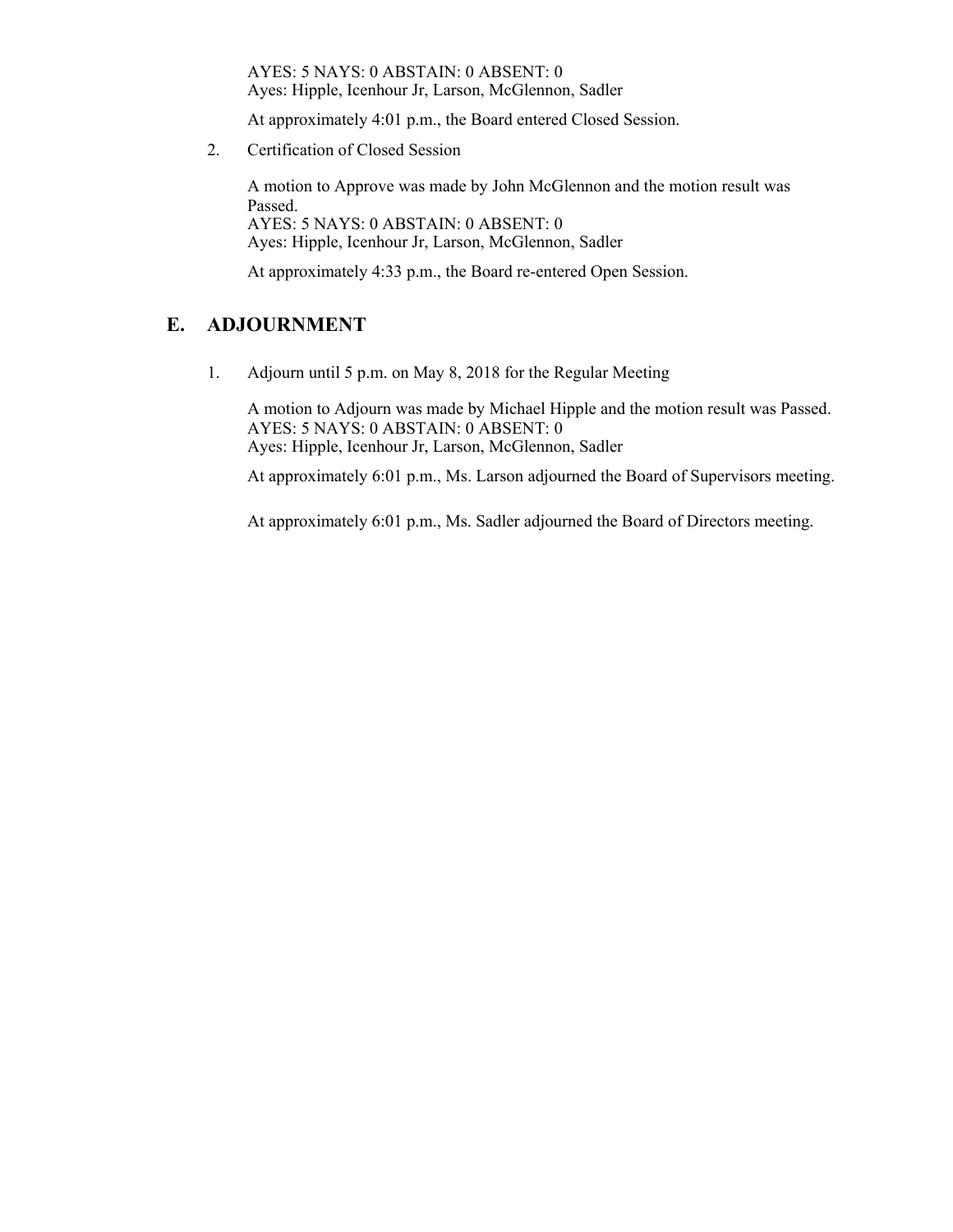### **ITEM SUMMARY**

| DATE:    | 5/8/2018                                                                                                 |
|----------|----------------------------------------------------------------------------------------------------------|
| TO:      | The Board of Directors                                                                                   |
| FROM:    | M. Douglas Powell, General Manager                                                                       |
| SUBJECT: | Changes to the Regulations Governing Utility Service and Resolution of Appropriation<br>for FY 19 Budget |

## **ATTACHMENTS:**

|   | Description | Type            |
|---|-------------|-----------------|
| D | Memo        | Cover Memo      |
| D | Resolution  | Resolution      |
| D | Resolution  | Resolution      |
| D | Regulations | Backup Material |

## **REVIEWERS:**

| Department                      | Reviewer        | Action   | Date                  |
|---------------------------------|-----------------|----------|-----------------------|
| James City Service<br>Authority | Powell, Doug    | Approved | $4/11/2018 - 9:35$ AM |
| <b>Publication Management</b>   | Burcham, Nan    | Approved | $4/11/2018 - 9:42$ AM |
| Legal Review                    | Kinsman, Adam   | Approved | $4/12/2018 - 8:00$ AM |
| <b>Board Secretary</b>          | Fellows, Teresa | Approved | 4/20/2018 - 1:38 PM   |
| <b>Board Secretary</b>          | Purse, Jason    | Approved | $5/1/2018 - 11:47$ AM |
| <b>Board Secretary</b>          | Fellows, Teresa | Approved | $5/1/2018 - 1:46$ PM  |
|                                 |                 |          |                       |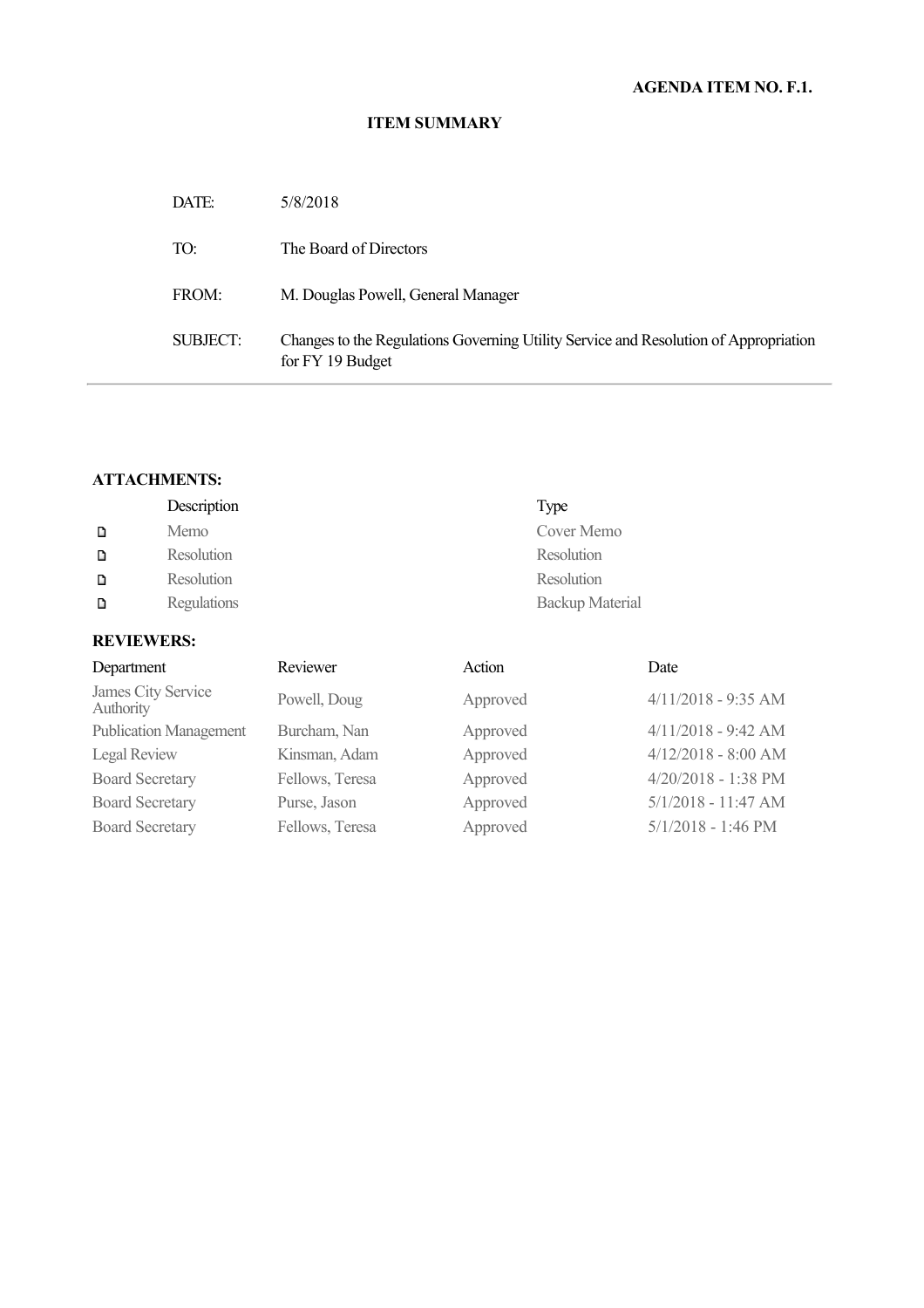## **M E M O R A N D U M**

| DATE:           | May 8, 2018                                                                                              |
|-----------------|----------------------------------------------------------------------------------------------------------|
| TO:             | The Board of Directors                                                                                   |
| FROM:           | M. Douglas Powell, General Manager, James City Service Authority                                         |
| <b>SUBJECT:</b> | Changes to the Regulations Governing Utility Service and Resolution of Appropriation for<br>FY 19 Budget |

Attached are resolutions approving changes to the Regulations Governing Utility Service and appropriating the FY 19 Budget. At its February 13, 2018 meeting, the Board approved setting a public hearing on the proposed changes. The public hearing was subsequently held on April 10, 2018. The changes to the Regulations and the FY 19 Budget were discussed during a work session and would become effective July 1, 2018.

Staff recommends approval of both resolutions.

MDP/nb FY19BudChngs-mem

Attachment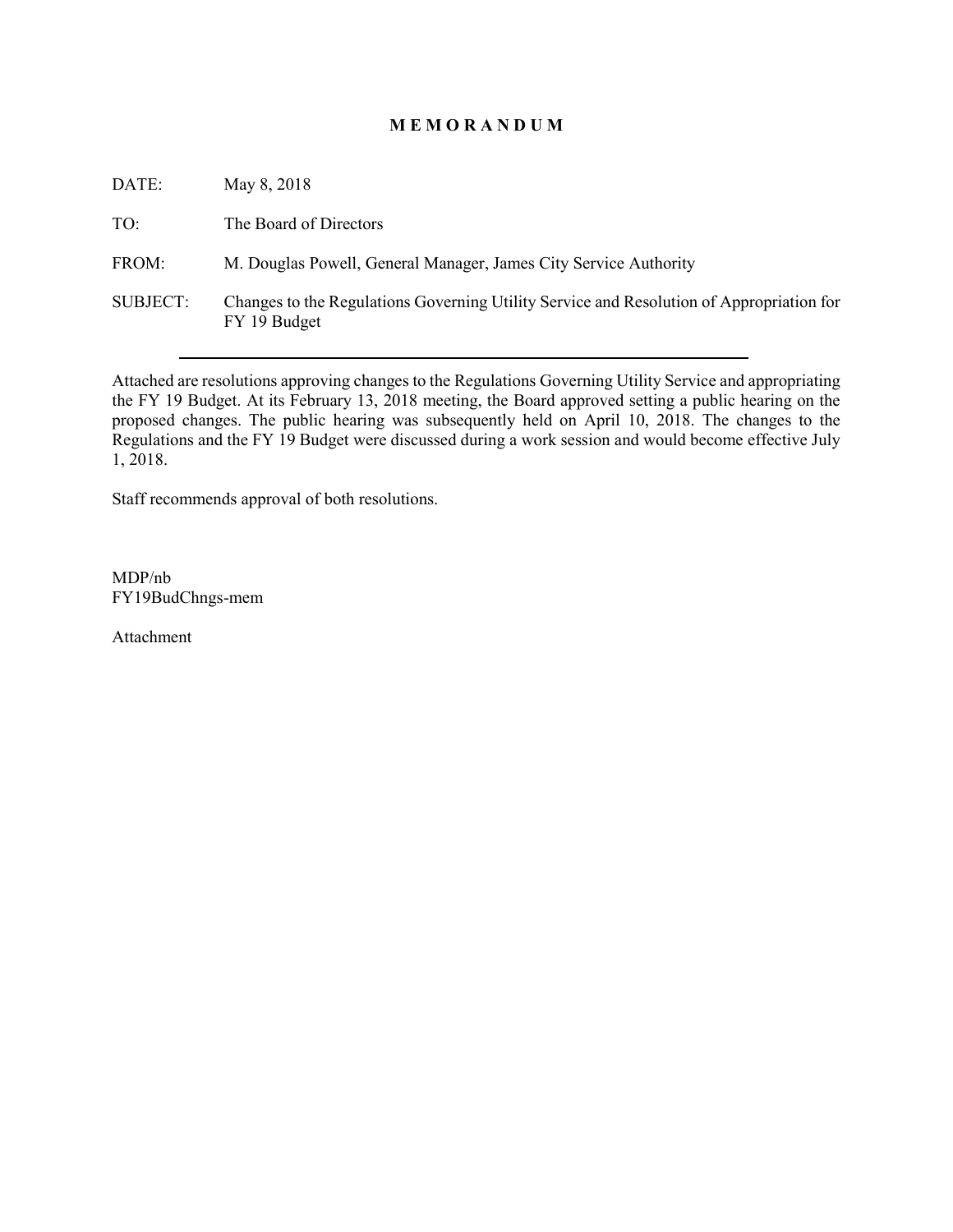### **R E S O L U T I O N**

### CHANGES TO THE REGULATIONS GOVERNING UTILITY SERVICE AND

#### RESOLUTION OF APPROPRIATION FOR FY 19 BUDGET

- WHEREAS, the Board of Directors of the James City Service Authority conducted a public hearing on April 10, 2018, for proposed changes to the Regulations Governing Utility Service.
- NOW, THEREFORE, BE IT RESOLVED that the Board of Directors of the James City Service Authority, James City County, Virginia, hereby adopts the changes to Section 32, General Rate Policy and Rate Schedule, Regulations Governing Utility Service as summarized in the attachment, which will become effective for all bills mailed on or after July 1, 2018.
- BE IT FURTHER RESOLVED that the attachment showing the proposed changes be made part of this resolution.

|                                                    | P. Sue Sadler<br>Chairman, Board of Directors   |                            |            |         |
|----------------------------------------------------|-------------------------------------------------|----------------------------|------------|---------|
| ATTEST:                                            |                                                 | <b>VOTES</b><br><b>AYE</b> | <b>NAY</b> | ABSTAIN |
|                                                    | <b>MCGLENNON</b><br><b>ICENHOUR</b>             |                            |            |         |
| Teresa J. Fellows<br>Deputy Secretary to the Board | <b>HIPPLE</b><br><b>LARSON</b><br><b>SADLER</b> |                            |            |         |

Adopted by the Board of Directors of the James City Service Authority, James City County, Virginia, this 8th day of May, 2018.

FY19BudChngs-res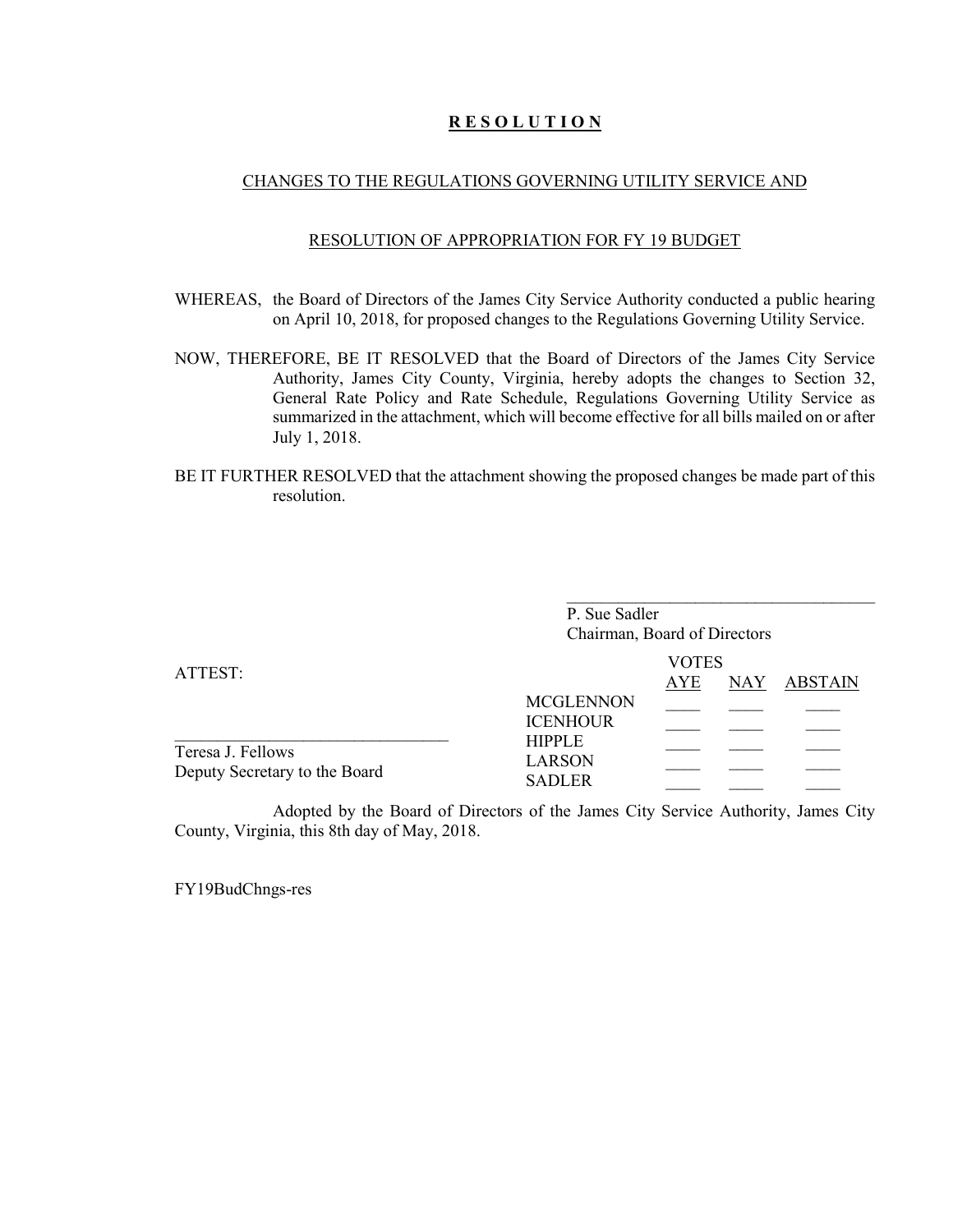#### **RESOLUTION OF APPROPRIATION**

### JAMES CITY SERVICE AUTHORITY

### FISCAL YEAR 2019 BUDGET

- WHEREAS, the General Manager has prepared a proposed budget for the fiscal year beginning July 1, 2018; and
- WHEREAS, the Board of Directors has considered said budget and does now propose to adopt the budget.
- NOW, THEREFORE, BE IT RESOLVED that the Board of Directors of the James City Service Authority, James City County, Virginia, hereby adopts and appropriates the following amounts for operations and activities as shown below:
	- 1. The following amounts are hereby appropriated in the **Water Fund:**

| Water Fund - Revenues                                            |              |
|------------------------------------------------------------------|--------------|
| Service Charges                                                  | \$9,748,758  |
| Interest                                                         | 335,253      |
| Miscellaneous                                                    | 290,000      |
|                                                                  | \$10,374,011 |
| Water Fund - Expenses                                            |              |
| <b>Administrative Fund Allocation</b>                            | \$3,579,612  |
| <b>Direct Expenses</b>                                           | 3,753,680    |
| Capital Equipment Outlay                                         | 101,000      |
| Capital Improvements Plan (CIP) Transfer                         | 2,397,619    |
| Debt Service Transfer                                            | 542,100      |
|                                                                  | \$10,374,011 |
| The following amounts are hereby appropriated in the Sewer Fund: |              |
| Sewer Fund - Revenues                                            |              |
| Service Charges                                                  | \$5,802,339  |

| Service Charges      | \$5,802,339 |
|----------------------|-------------|
| Interest             | 335,253     |
| Grinder Pump Charges | 160,000     |
| Miscellaneous        | 233,500     |
|                      |             |
|                      | \$6,531,092 |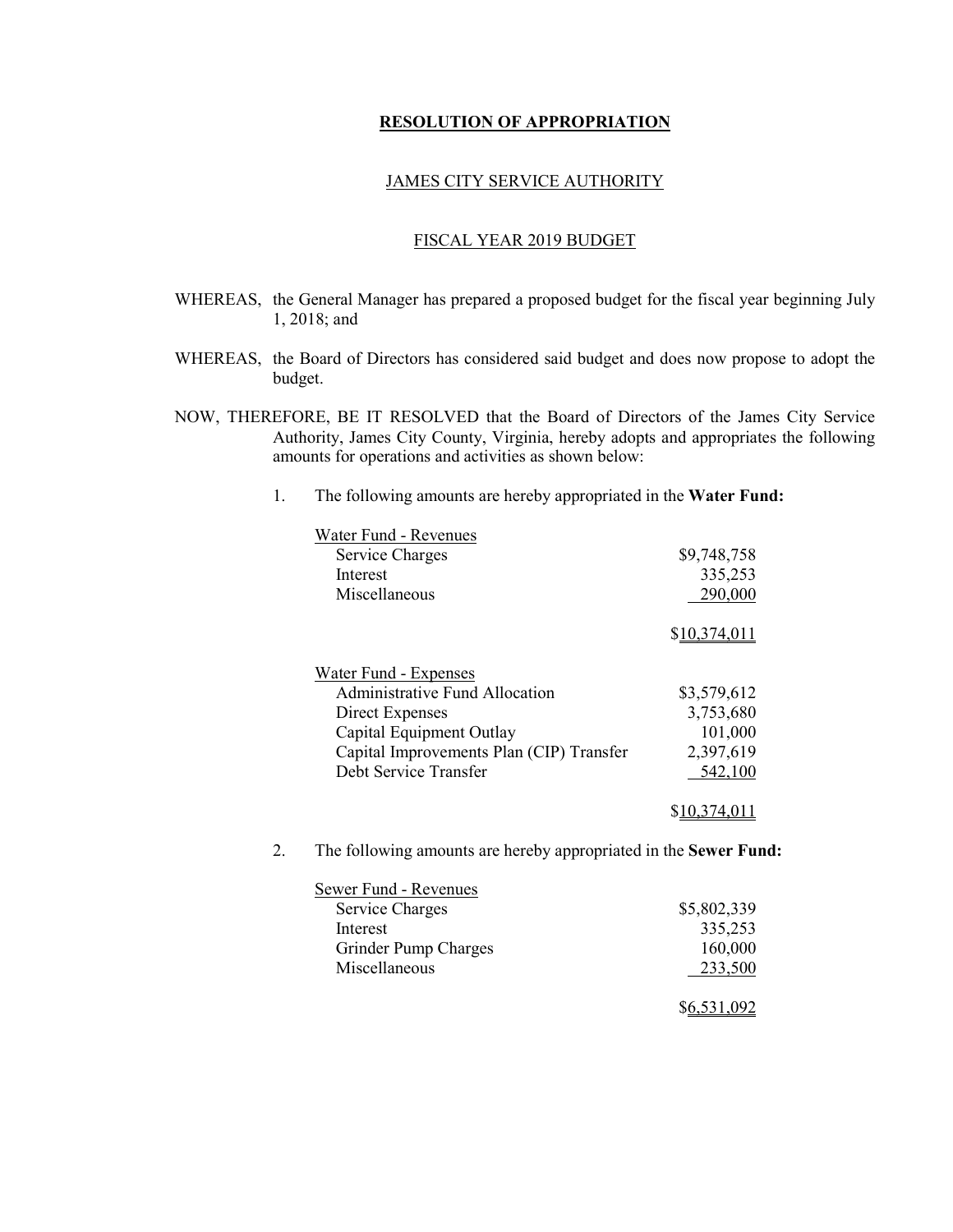| <b>Sewer Fund - Expenses</b>               |             |
|--------------------------------------------|-------------|
| <b>Administrative Fund Allocation</b>      | \$3,579,612 |
| Direct Expenses                            | 1,872,979   |
| Grinder Pump Expenses                      | 335,000     |
| Capital Equipment Outlay                   | 42,000      |
| CIP Transfer - Department of               |             |
| <b>Environmental Quality Consent Order</b> | 701,501     |
|                                            |             |
|                                            |             |

3. The following amounts are hereby appropriated for the funds as indicated below:

# **ADMINISTRATIVE FUND**

| Revenues:<br>Allocated to Water Fund<br>Allocated to Sewer Fund                                                                                                                           | \$3,579,612<br>3,579,612                                               |
|-------------------------------------------------------------------------------------------------------------------------------------------------------------------------------------------|------------------------------------------------------------------------|
| Expenses:                                                                                                                                                                                 | \$7,159,224                                                            |
| Personnel Expenses<br><b>Operating Expenses</b><br>Capital Outlay                                                                                                                         | \$5,110,517<br>1,959,707<br>89,000                                     |
|                                                                                                                                                                                           | \$7,159,224                                                            |
| <b>CAPITAL IMPROVEMENTS PROGRAM</b>                                                                                                                                                       |                                                                        |
| Revenues:<br><b>Water Facility Charges</b><br><b>Sewer Facility Charges</b><br>Water Fund Transfer<br><b>Sewer Fund Transfer</b><br><b>Reserves Transfer</b>                              | \$2,064,000<br>1,411,200<br>2,397,619<br>701,501<br>974,208            |
|                                                                                                                                                                                           | \$7,548,528                                                            |
| Expenses:<br><b>Water Supply</b><br><b>Water Distribution</b><br>Sewer System Improvements<br>Other Projects<br><b>Alternative Water Supply Reserve</b><br>Repair and Replacement Reserve | \$1,353,150<br>2,690,000<br>1,390,828<br>997,000<br>500,000<br>617,550 |
|                                                                                                                                                                                           | \$7,548,528                                                            |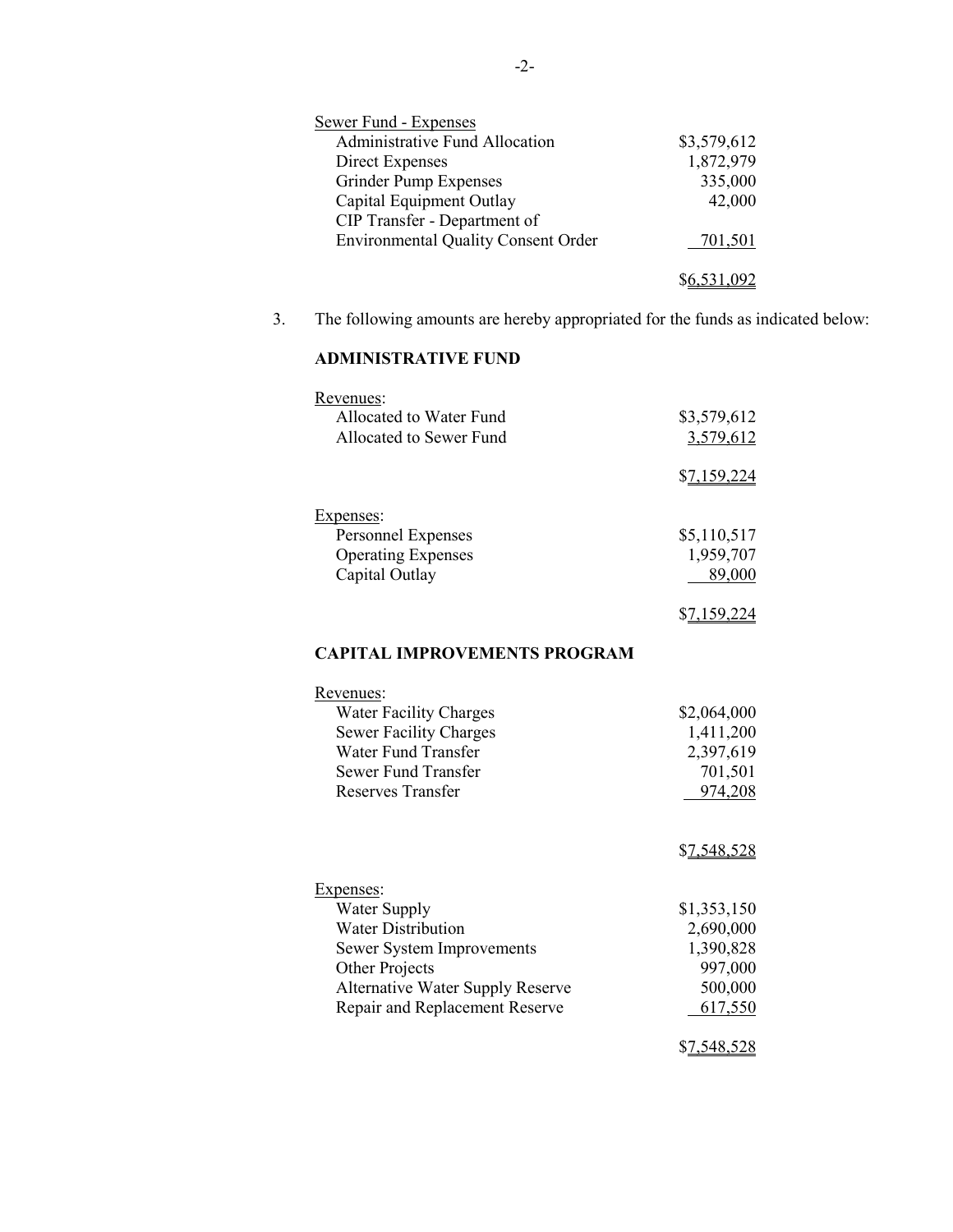## **DEBT SERVICE RESERVE FUND**

| Revenues:<br>Capital Improvements Program<br>Water Fund | \$813,150<br>542,100 |
|---------------------------------------------------------|----------------------|
|                                                         | \$1,355,250          |
| Expense:<br>Refunding Revenue Bonds, Series 2016        |                      |

|                                                    | P. Sue Sadler<br>Chairman, Board of Directors   |                            |            |                |
|----------------------------------------------------|-------------------------------------------------|----------------------------|------------|----------------|
| ATTEST:                                            | <b>MCGLENNON</b><br><b>ICENHOUR</b>             | <b>VOTES</b><br><b>AYE</b> | <b>NAY</b> | <b>ABSTAIN</b> |
| Teresa J. Fellows<br>Deputy Secretary to the Board | <b>HIPPLE</b><br><b>LARSON</b><br><b>SADLER</b> |                            |            |                |

Adopted by the Board of Directors of the James City Service Authority, James City County, Virginia, this 8th day of May, 2018.

JCSAFY19Budg-res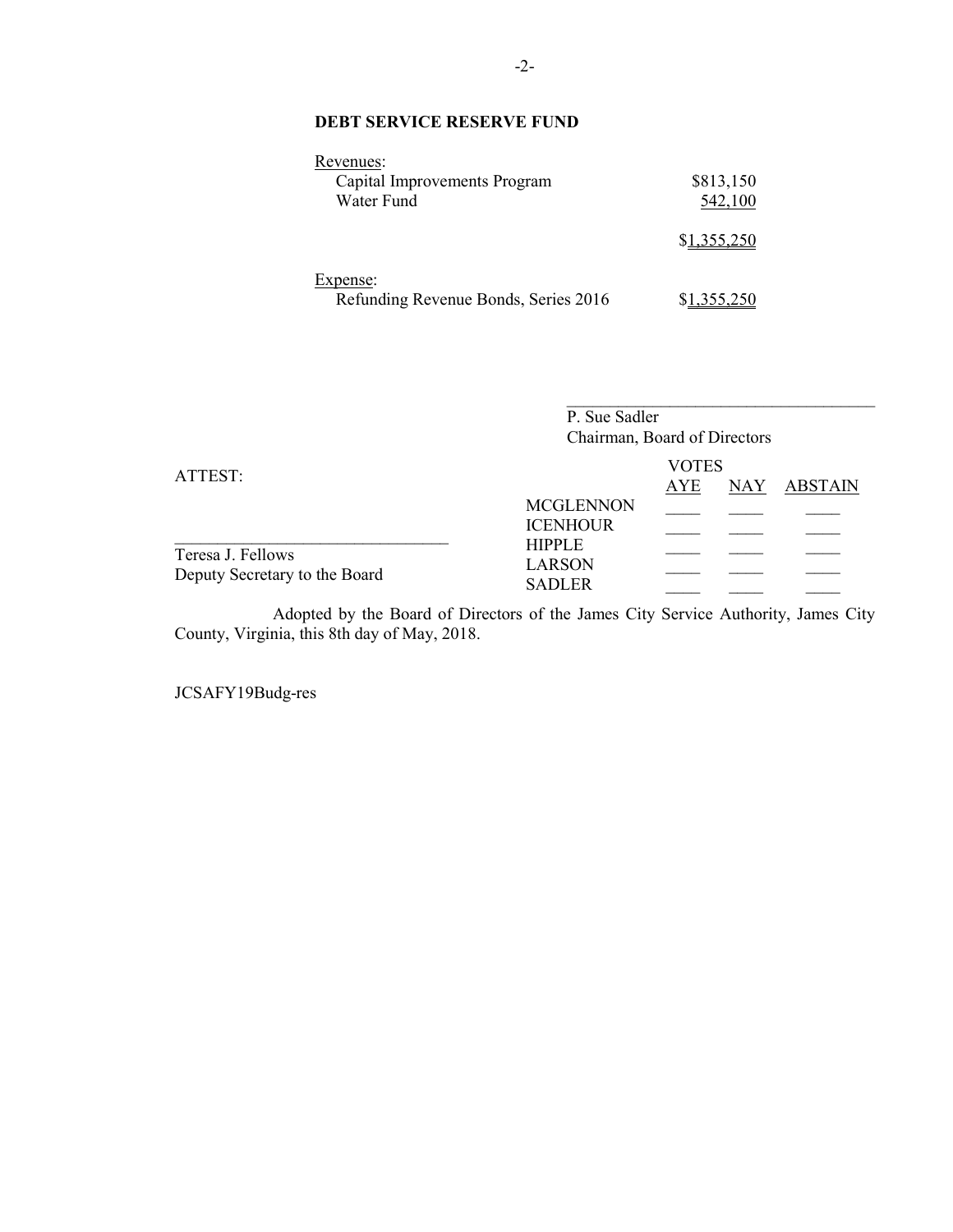In situations where a new wastewater system has been installed by the Authority and whereas any applicant adjacent to this new system that has an existing septic system desires to secure wastewater service therefrom, the local facilities charge shall be waived for a period of 12 months from the completion date of the new wastewater system installation.

**The purpose of this charge is to defray in part the cost of installing collection mains which are necessary to provide wastewater collection service to abutting properties and which have been provided at the expense of the Authority or persons, firms or corporations other than the applicant.** The charge shall be paid prior to the issuance of a plumbing permit from Code Compliance.

- 3. Grinder Pump Installation and Maintenance Charge.
	- (a) Any applicant for a sewer connection requiring a residential grinder pump may purchase the grinder pump (that meets Authority Standards and Specifications) plus ancillary parts from the Authority at cost if the grinder pump is necessary to replace an existing septic system. In addition, if the connection to the public sewer system is replacing a septic system, the applicant is eligible for the deferred payment plan discussed in Paragraph G, Section 2.
	- (b) The Authority may, at the applicant request, install the residential grinder pump for the cost of materials as stated above plus labor and equipment costs. These costs are in addition to the normal Sewer System Facilities Charge if required. Grinder pumps will normally be installed within the existing right-of-way where the force main is located. If the topography dictates that the grinder pump be located within the applicant's property then the Authority will prepare the necessary plat and easement for the applicant to execute to permit installation of the grinder pump on the applicants property.
	- (c) An annual grinder pump maintenance charge of  $\frac{$260.00}{$260.00}$  shall be paid for each separate connection to a grinder pump when the operation and maintenance of said residential grinder pump is the responsibility of the Authority. The payment for this charge will be prorated in equal amounts in the customers' utility service charge billing. The Authority shall not maintain nonresidential grinder pumps or other commercial pump stations unless such utility maintenance is deemed by the Authority to be in the interest of the public health or is necessary to protect the integrity of the system, or such facility is located within a designated Reservoir Protection Zone.
	- (d) Maintenance of sewage grinder pumps is the responsibility of the property owner. The property owner may contract with the JCSA for maintenance services. Maintenance contracts are between the property owner and the JCSA, and are not transferable or assignable by the property owner. Upon a transfer of title or ownership of the land upon which the grinder pump islocated, a new contract for maintenance may be formed with the JCSA at the owner's election. Any prior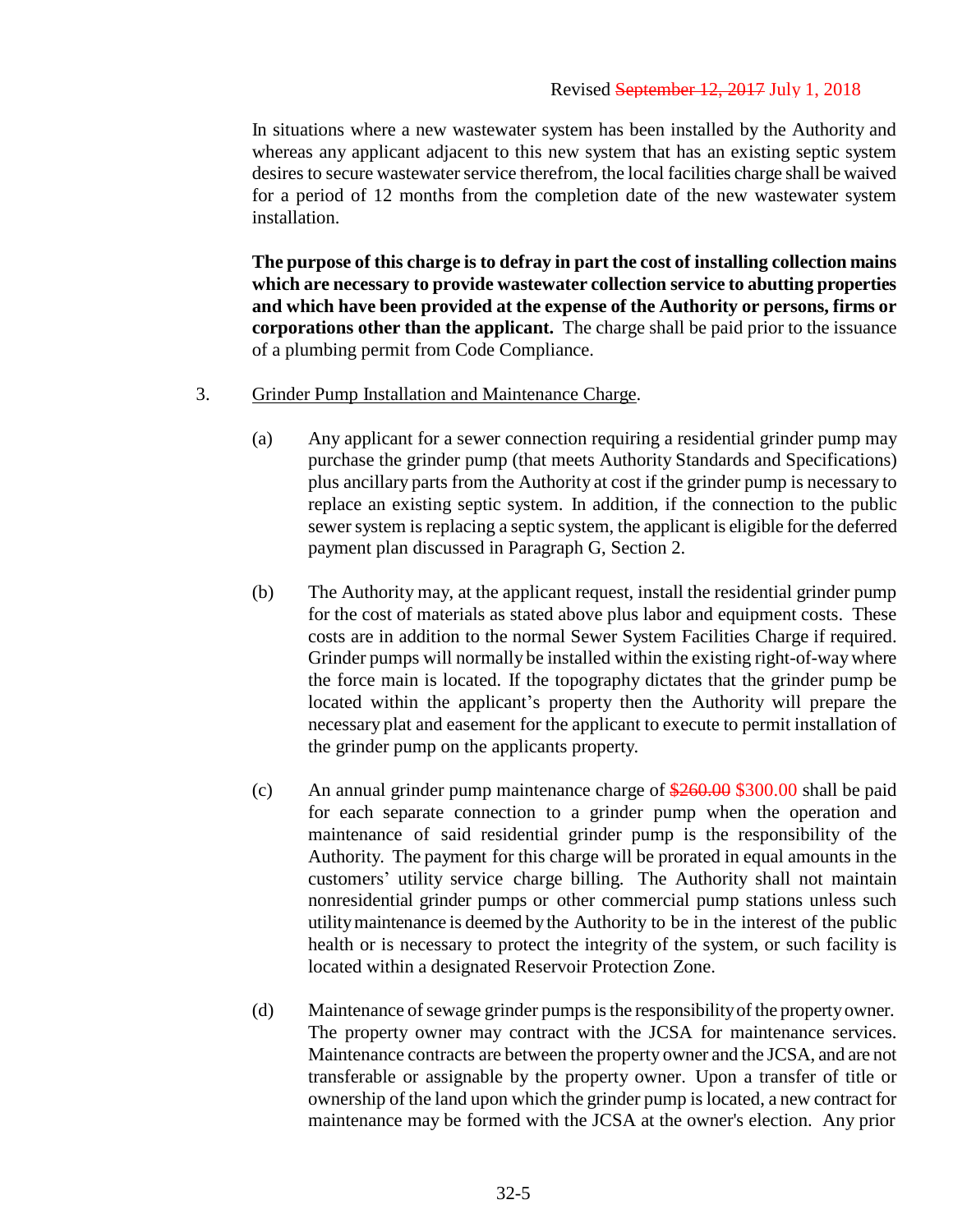contracts for sewage pump maintenance shall be terminated upon transfer of title or ownership.

4. Service connection charge. A service connection charge shall be paid by each applicant for each new service connection prior to the approval of the application therefor, as follows:

| Service installed by: | Charge                                     |
|-----------------------|--------------------------------------------|
| Developer, applicant  | \$10 per connection inspection fee         |
| Authority             | Actual cost times 1.25, including overhead |

## **The purpose of this charge is to defray the cost of installation or inspection of a service connection from the public sewer main in the street to the curb or property line.**

The service connection charge shall be waived provided the applicant has paid a local facilities charge and the sewer service line is not greater than 6 inches in diameter for a gravity main or 2 inches in diameter for a force main. In the event that the service connection charge is not waived, the local facilities charge will be applied against the service connection charge.

- 5. Retail service rates. The wastewater service charge shall be based on usage from a metered water source where available. For wastewater service on an unmetered water source a meter size equivalent shall be used, based upon an estimated charge.
	- (a) Metered water source.

Charge for all collection and treatment of wastewater

(1) Fixed Charge-Each customer bill shall include a Fixed Charge based upon the size of the meter serving the customer. The Fixed Charge for each billing cycle shall be calculated based on the quarterly fixed charge chart below. This Fixed Charge is for expenses associated with operating and maintaining the wastewater collection system.

| <b>Meter Size</b> | <b>Quarterly Fixed Charge</b> |                          |
|-------------------|-------------------------------|--------------------------|
| 5/8"              | \$                            | <del>5.89</del> 5.95     |
| 3/4"              | \$                            | 8.83 8.92                |
| 1"                | \$                            | <del>14.72</del> 14.87   |
| $1 - 1/2$ "       | \$                            | 29.43 29.72              |
| 2"                | \$                            | <del>47.08</del> 47.55   |
| 3"                | \$                            | 94.17 95.11              |
| 4"                | \$                            | <del>147.14</del> 148.61 |
| 6"                | \$                            | 294.27 297.21            |
| 8"                | \$                            | <del>470.83</del> 475.54 |
| 10"               |                               | <del>676.82</del> 683.59 |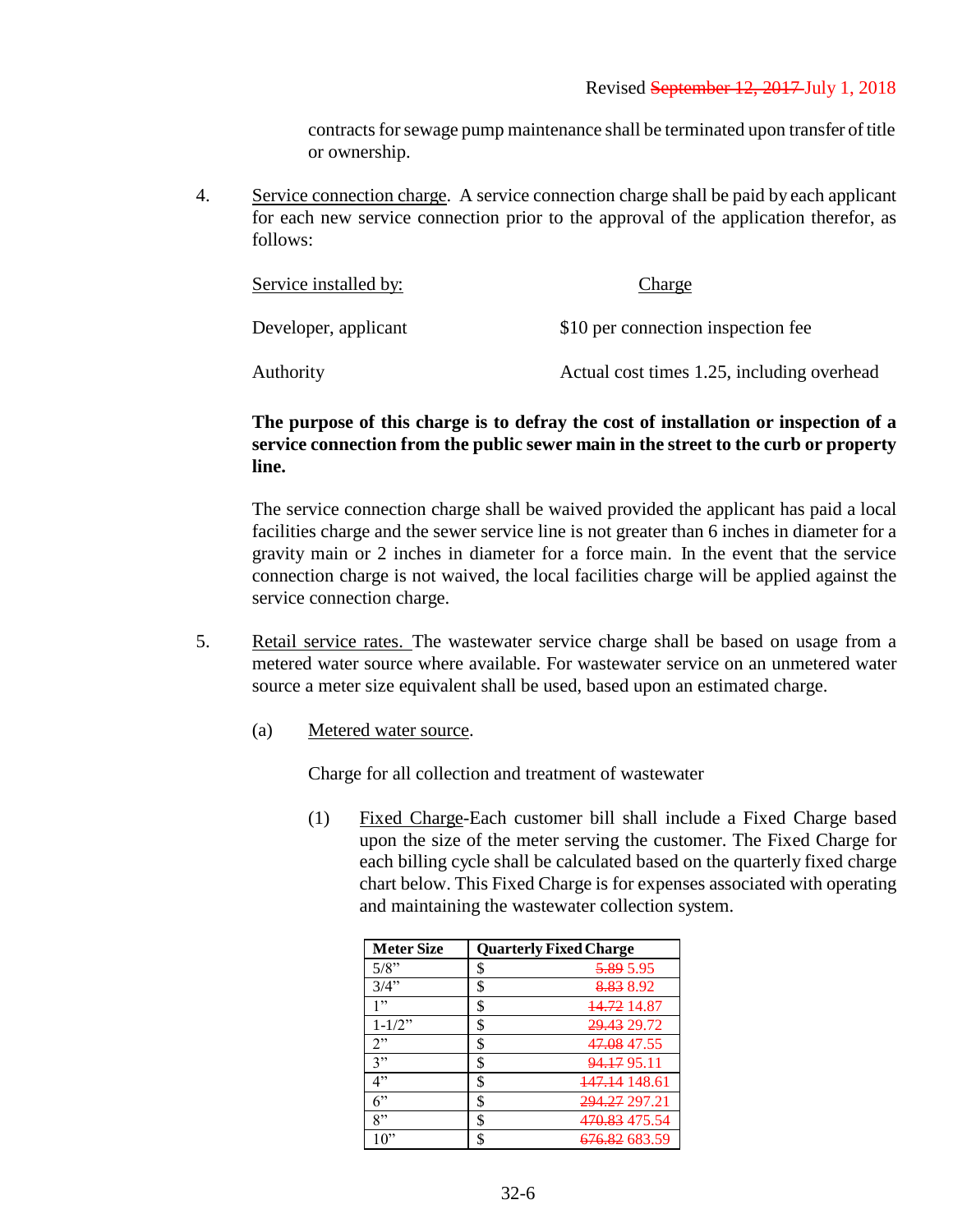(2)

| Volume                                   | Collection     |
|------------------------------------------|----------------|
| Per $1,000$ gallons of<br>water consumed | $$3.05$ \$3.08 |
| Per 100 cubic feet of<br>water consumed  | $$2.29$ \$2.31 |

Metered water usage shall be reduced by a metered reading from a landscaping meter or similar device if the landscaping meter or device is registered with the Authority.

A copy of the deduction meter reading must be received by the Authority 20 days prior to the end of each billing period. Regardless of the length of time, submeter reading adjustments will only be allowed up to the consumption in the current billing period.

### (b) Unmetered water source.

Where no meter exists or where meter readings are not made available by the water supplier to the Authority, then the following estimated charges shall be assessed:

| <u>Activity, use</u>              | Unit          | Collection |
|-----------------------------------|---------------|------------|
| Single-family residences          | Each          | \$42.00    |
| Single-family mobile homes        | Each          | 42.00      |
| Mobile homes in parks             | Each lot      | 37.25      |
| Duplex, apartments and townhouses | Each          | 37.25      |
| Schools (with showers)            | Student       | 4.25       |
| Schools (without showers)         | Student       | 2.65       |
| Motels and hotels                 | Room          | 18.55      |
| Minimum                           |               | 186.70     |
| Manufacturing                     | Msf           | 11.10      |
| Minimum                           |               | 55.85      |
| Warehouses                        | Msf           | 7.45       |
| Minimum                           |               | 46.50      |
| Service stations                  | Each          | 49.95      |
| <b>Camping facilities</b>         | Each space    | 16.25      |
| Minimum                           |               | 64.25      |
| Restaurants                       | Seat          | 4.95       |
| Minimum                           |               | 55.85      |
| Commercial                        | Msf           | 18.55      |
| Minimum                           | 1,000 Sq. Ft. | 55.85      |
| Churches                          | Each          | 40.65      |
| Swimming pools                    | Sfe           | 40.65      |
| Laundromats                       | Sfe           | 40.65      |
|                                   |               |            |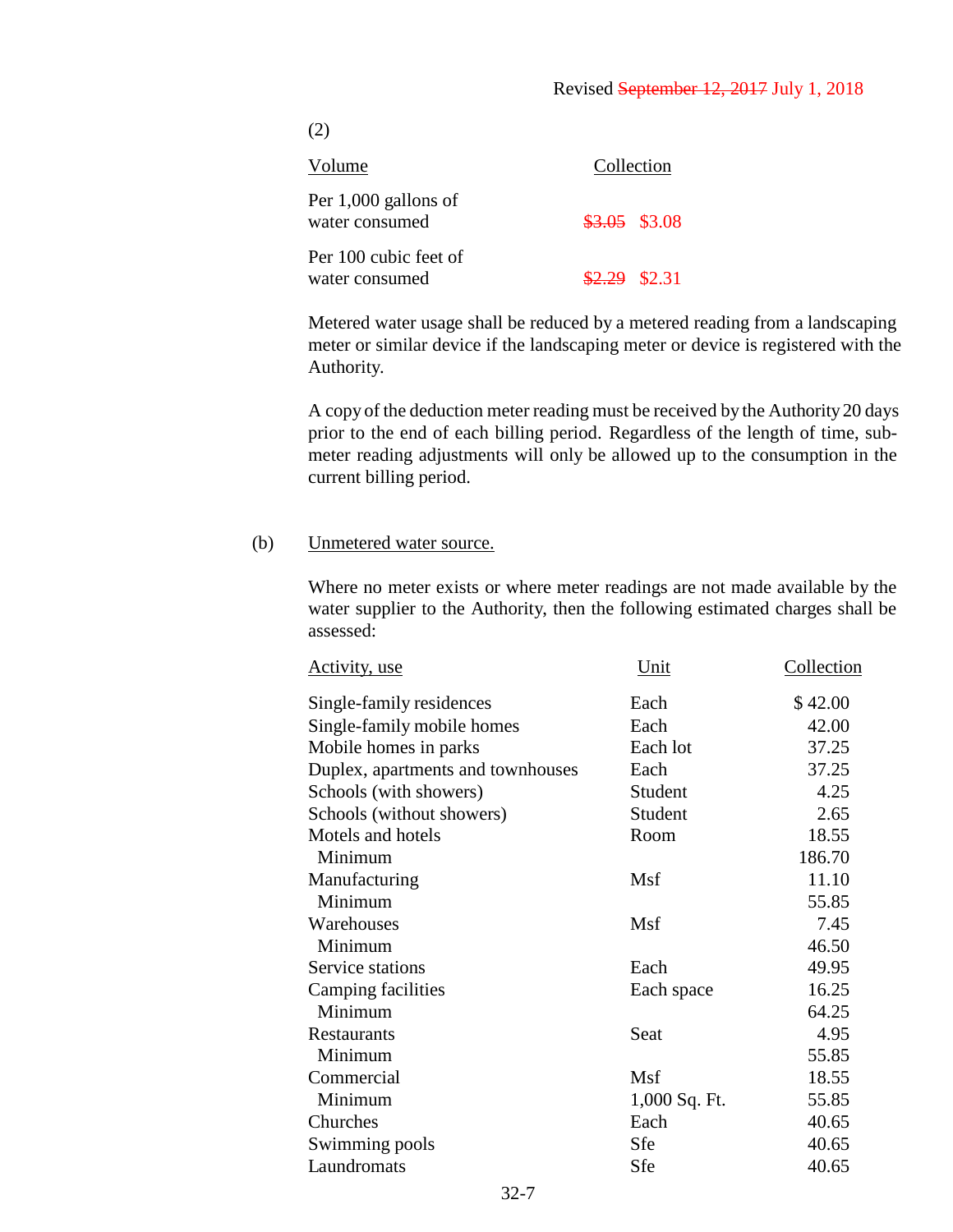(a) Fixed Charge-Each customer bill shall include a Fixed Charge based upon the size of the meter serving the customer. The Fixed Charge for each billing cycle shall be calculated based on the quarterly fixed charge chart below. This Fixed Charge is for expenses associated with operating and maintaining the water distribution system.

| <b>Meter Size</b> | <b>Quarterly Fixed Charge</b>  |
|-------------------|--------------------------------|
| 5/8"              | \$<br><del>9.30</del> 10.56    |
| 3/4"              | \$<br><del>13.95</del> 15.83   |
| 1"                | \$<br><del>23.24</del> 26.38   |
| $1 - 1/2$ "       | \$<br>46.48 52.75              |
| 2"                | \$<br><del>74.37</del> 84.41   |
| 3"                | \$<br><del>148.73</del> 168.81 |
| 4"                | \$<br><del>232.39</del> 263.76 |
| 6"                | \$<br><del>464.78</del> 527.53 |
| 8"                | \$<br><del>743.65</del> 844.04 |
| 10"               | \$<br>069.00 1,213.32          |

(b) Water service shall be based upon a commodity charge for all consumption, as follows:

| <b>Single Family Residential</b> |                 |                     |                              |
|----------------------------------|-----------------|---------------------|------------------------------|
|                                  |                 |                     |                              |
|                                  | Tier 1          | Tier 2              | Tier 3                       |
| <b>Meter Size</b>                | (quarterly use) | (quarterly use)     | (quarterly use)              |
| 5/8"                             | $0-15,000$      | 15,001-30,000       | $30,000+$                    |
| 3/4"                             | 0-22,500        | 22,501-45,000       | $45.000+$                    |
| 1"                               | 0-37,500        | 37,501-75,000       | $75,000+$                    |
| $1 - 1/2$ "                      | 0-75,000        | 75,001-150,000      | $150,000+$                   |
| 2"                               | $0-120,000$     | 120,000-240,000     | $240,000+$                   |
| 3"                               | $0-240,000$     | 240,001-480,000     | $480,000+$                   |
| 4"                               | 0-375,000       | 375,001-750,000     | $750,000+$                   |
| $6$ "                            | 0-750,000       | 750,001-1,500,000   | $1,500,000+$                 |
| 8"                               | $0-1,200,000$   | 1,200,001-2,400,000 | $2,400,000+$                 |
| 10"                              | 0-1,725,000     | 1,725,001-3,450,000 | 3,450,000+                   |
| Rate Per 1,000 Gallons           | \$<br>3.18 3.61 | \$<br>6.36 7.22     | <del>14.93</del> 16.95<br>\$ |

| <b>Multi-Family Residential and Non-Residential</b> |                 |  |  |
|-----------------------------------------------------|-----------------|--|--|
| <b>All Meter Sizes</b>                              | All Use         |  |  |
| <b>Rate Per 1.000 Gallons</b>                       | 4.70 5.33<br>٨D |  |  |

**The purpose of the retail service charge is to defray all costs of providing water service for domestic, commercial and industrial uses and for firefighting purposes, including repayment of moneys borrowed to acquire or construct the water system; operation and maintenance; and renewals, replacements and extensions.**

D. Independent Water Systems Connection Fee. The developer of any Independent Water System for which the development plans are submitted in accordance with the provisions of Section 19- 57, Water Facilities of the Subdivision Ordinance, shall be required to pay a per-lot or residential unit Independent Water System Connection Fee of \$8,000 to the JCSA for each lot or residential